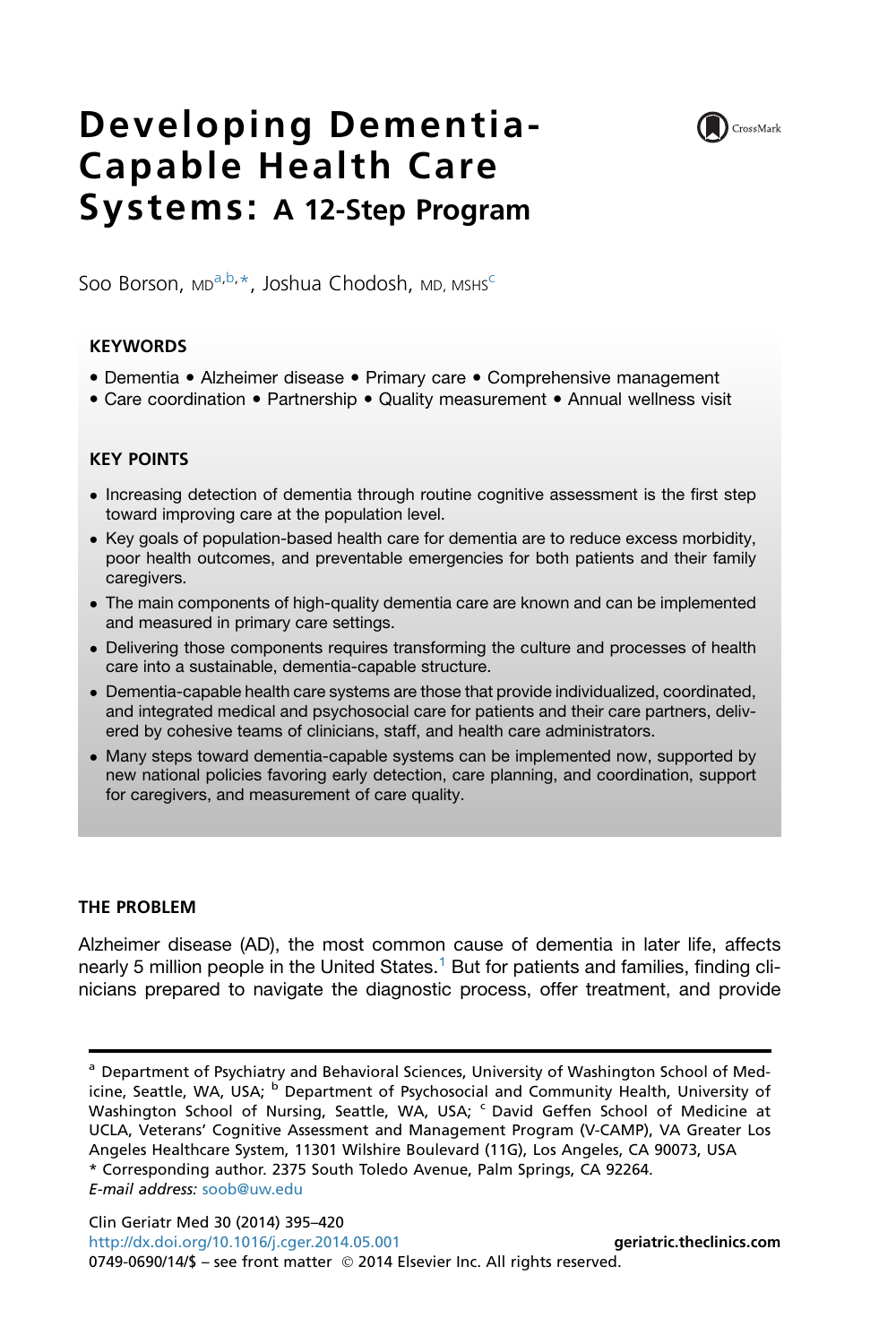knowledgeable and compassionate long-term management, remains a matter of luck. Physicians, other primary care providers (PCPs), and health care systems in the United States do not adhere to uniform expectations or evidence-based approaches to recognizing dementia, or to providing long-term health management and support for dementia patients and their caregivers. Compounding this problem are the limited access to dementia specialist consultations and the absence of quality monitoring to evaluate the care that patients receive, leaving little practical opportunity to achieve real-time improvement.

The mood in health care at the national level is one of energetic innovation, giving rise to a wealth of chronic disease management programs, a rapidly evolving science of implementation, and broad engagement of many stakeholders in improving chronic care. The health care and societal costs of dementia care are high (at least comparable with those of heart disease and cancer),  $2$  and many thoughtfully conducted clinical demonstrations and intervention trials have identified where gaps exist in health services and defined what works in dementia care. However, health care systems have been slow to translate the evidence into practice; barriers to change, such as entrenched attitudes and the costs inherent in innovation, are substantial. Our aim is to help bring solutions within reach by outlining steps to promote implementation of sustainable systems of dementia care. We term such health care systems "dementia-capable".

PCPs (who may be physicians, nurse practitioners, or physician assistants) play an essential role in implementation of dementia-capable health systems, but they vary broadly in knowledge, skill set, and system resources, $3$  all of which affect their level of engagement in managing patients with dementia. It is useful to consider how professionals and health systems respond to heart failure, another similarly complex challenge in chronic disease care. Some PCPs diagnose heart failure themselves, obtain the necessary diagnostic tests, prescribe medical and lifestyle interventions, schedule regular follow-up, and make adjustments in the treatment plan as clinical changes warrant. Some PCPs may prefer that the patient be managed by a cardiologist from diagnosis onward. In the second scenario, the PCP mainly acts as a monitor: on observing a new symptom, the PCP encourages an earlier-than-planned visit to the cardiologist. If lack of PCP capability and heart failure prevalence overwhelm the supply of cardiologists within a health care system, an administrator can choose to hire more, and solve the problem of clinical capacity at the system level. Similarly, in dementia, some PCPs take on all aspects of diagnosis and management, whereas others would, if they could, refer even the most straightforward patients to a specialist (geriatrician, geriatric psychiatrist, or neurologist). However, the specialty-trained physician workforce is too small to care for the large and increasing numbers of pa-tients with dementia, and it is decreasing ([Fig. 1](#page-2-0)). Hiring more specialists to manage the need is not a viable health system response, nor is simply expecting PCPs to do more without structural changes in the delivery of care.

A recent modeling study<sup>[4](#page-20-0)</sup> estimated that a typical PCP can manage between  $\sim$  1300 and 2000 patients, varying with the level of task delegation that is built into the practice structure. If the age distribution of primary care patients reflects national demographics, $5$  about 13% of a typical 2000-patient panel (260 patients) are older than 65 years. Of these patients, 5% to 10% (13–26 patients) have AD and perhaps 3 to 10 more have other dementias, but only half are recognized. However, the numbers of older adults with some cognitive disability are potentially larger, reflecting the wide spectrum of systemic and cerebral conditions that are associated with cognitive impairment. Moreover, the disproportionate use of health care by older patients means that a still larger percentage of clinical encounters involve individuals with cognitive impairment, but much of that impairment goes either unnoticed or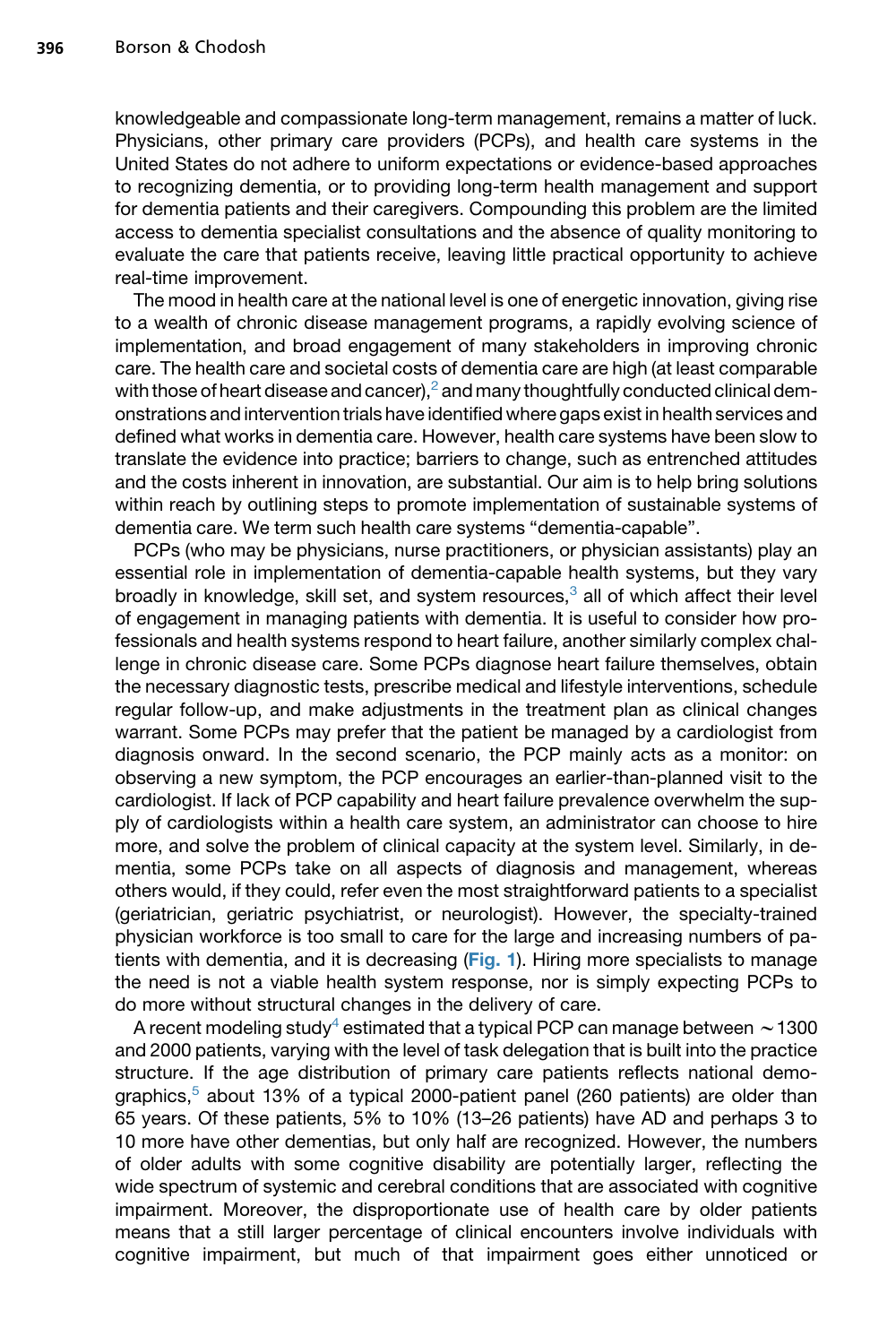<span id="page-2-0"></span>

US Geriatric Specialist Workforce v. Persons with Alzheimer **Dementia** 

Fig. 1. Inadequate dementia specialist workforce. (Data from Brookmeyer R, Gray S, Kawas C. Projections of Alzheimer's disease in the United States and the public health impact of delaying disease onset. Am J Public Health 1998;88(9):1337–42; and Geriatric specialists. Available at: [http://www.eldercareworkforce.org/research/issue-briefs/research:geriatrics](http://www.eldercareworkforce.org/research/issue-briefs/research:geriatrics-workforce-shortage-a-looming-crisis-for-our-families/#_edn10)[workforce-shortage-a-looming-crisis-for-our-families/#\\_edn10](http://www.eldercareworkforce.org/research/issue-briefs/research:geriatrics-workforce-shortage-a-looming-crisis-for-our-families/#_edn10). Accessed May 29, 2014. Copyright S.M. DeMers and S. Borson.)

unremarked, $6$  never becoming a focus of clinical care. The combination of low frequency of frank dementia and low rates of provider recognition means that on-thejob experience by itself does not materially improve clinicians' ability to provide high-quality care for affected patients.

# THE SOLUTION

In this article, we outline an incremental approach to health care redesign to achieve high-quality dementia management in health care systems. This approach includes what PCPs can accomplish now, the additional resources they require, how nonphysician staff can be used, retrained, or added to support PCP time and effort, and what clinical and institutional intelligence must be cultivated for sustainable improvements in care. Despite the shortage of providers with dementia expertise, smarter, dementiacapable health care systems can use their precious specialist resources more effectively by establishing coordinated systems that are supported by well-designed electronic health records (EHRs), tailored to assist in dementia care.<sup>[7](#page-20-0)</sup> Our goal is to show how redesign can be achieved in 12 steps linked to focused strategies that address each of the major deficiencies in health care for dementia and to show the ways that patients and their caregivers benefit through prevention or resolution of dementia-driven health care complications. Steps 1 to 3 deal with preparation for improving dementia management by increasing recognition, diagnosis, and clinician engagement; steps 4 to 7 address the 4 distinct domains that comprise high-quality clinical care; and steps 8 to 12 address health system changes needed to support this care and measure its quality  $(Box 1)$  $(Box 1)$  $(Box 1)$ .

# Step 1: Think Differently About Dementia

Many clinicians think of dementia as an abstract disease state caused by specific disorders $8,9$  and one that is mainly a problem for families and social workers. However,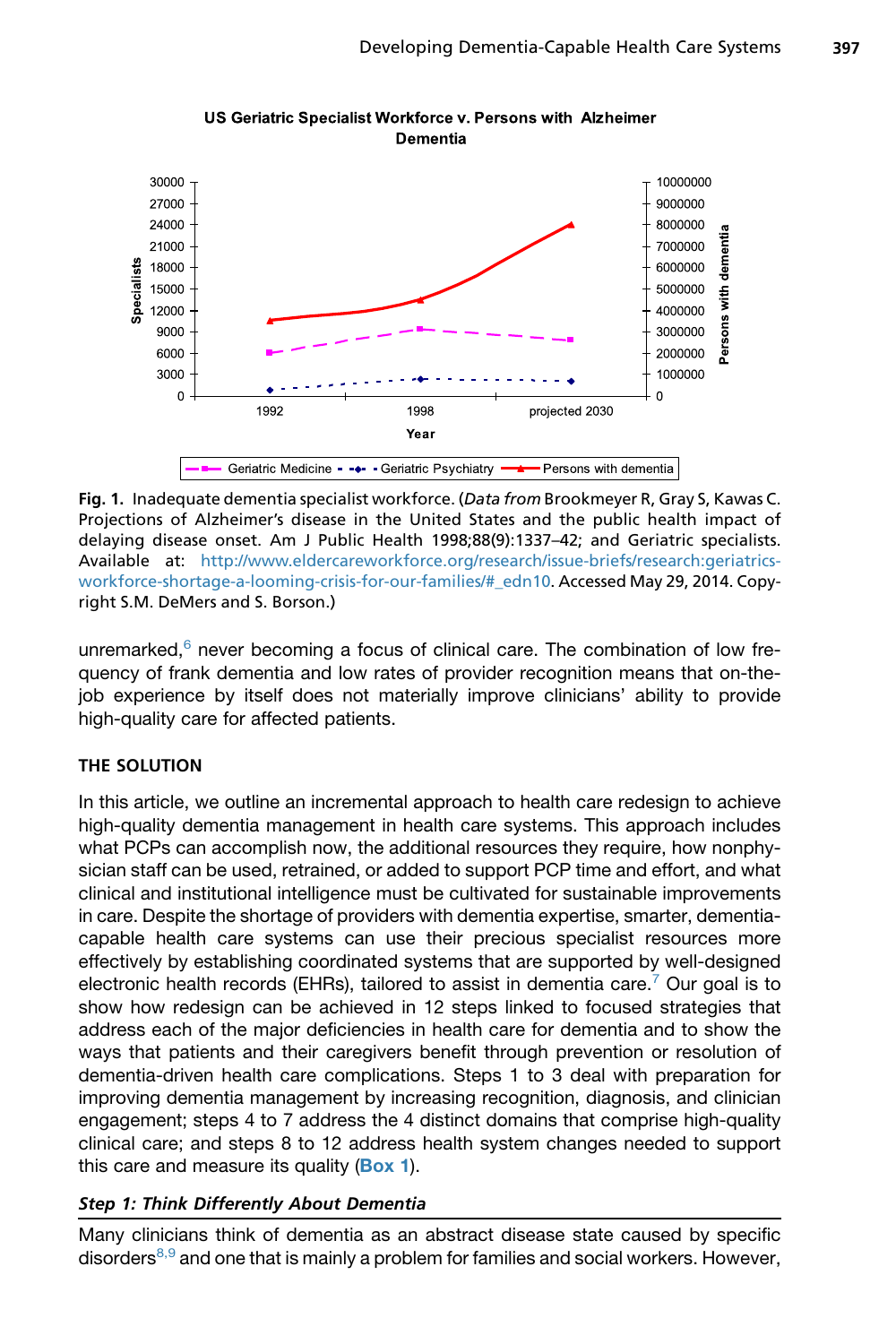<span id="page-3-0"></span>

| Box 1<br>Twelve steps to dementia-capable health care systems       |
|---------------------------------------------------------------------|
| Increase recognition and engagement                                 |
| Step 1: think differently about dementia                            |
| Step 2: focus on detection in primary care settings                 |
| Step 3: engage care partners early                                  |
| Organize comprehensive clinical care                                |
| Step 4: treat the disease process                                   |
| Step 5: screen for and manage behavioral and psychological problems |
| Step 6: account for dementia in all clinical decisions              |
| Step 7: make caregivers health care partners                        |
| Make necessary health system changes                                |
| Step 8: specify quality goals and organize care to meet them        |
| Step 9: plan for complexity                                         |
| Step 10: formalize care coordination                                |
| Step 11: make information accessible                                |
| Step 12: make job satisfaction a priority                           |

2 other crucial aspects of dementia emerge from the vantage point of patient care: (1) it creates hidden vulnerability and (2) it acts as an organizing principle. As a hidden vulnerability, dementia (brain failure) can be invisible to clinicians until it is relatively advanced or unmasked by acute illness or another condition such as depression<sup>[10](#page-20-0)</sup> or adverse effects of medications.<sup>[11](#page-20-0)</sup> As a condition that undermines autonomy, de-mentia becomes an organizing principle<sup>[12](#page-20-0)</sup> in health care, changing the context, the participants, the methods, and the outcomes of clinical decision making. These important characteristics of dementia have had little or no influence on health care delivery systems.

Valid and reliable diagnostic standards exist for most causes of dementia (see the article by Hugo and Ganguli elsewhere in this issue), but physicians often do not diag-nose it<sup>[13](#page-20-0)</sup> or document it when they do,  $14$  and they find no clear pathways for organizing comprehensive patient care or support within their own clinical systems to encourage them to make, record, and use a diagnosis in planning care.<sup>[15](#page-20-0)</sup> This situation leaves health systems without accurate data on the prevalence and care of patients with dementia in their populations and unable to plan rationally for improvements in care. It also leaves many patients and families uncertain about what help they can or should expect from clinicians. Personal communications from physicians echo these themes:

*"I'm not sure why I should diagnose dementia; I don't really know what to do after that." "I might see something (cognitive impairment), but I wait until the family brings it up or asks for a referral." "I don't have enough time to deal with it." "The pills we have*.*well, I just don't see them working that well." "What if I told the patient he had Alzheimer's and it wasn't that?" "I'm afraid she'd get depressed if I told her she had Alzheimer's." "It's just too complicated – not like most of the other problems I see in my older patients." "It's hard – it's emotional for me too.*

Physicians can learn to diagnose and manage dementia comfortably when supported by well-prepared clinical and administrative health care teams. Peer-to-peer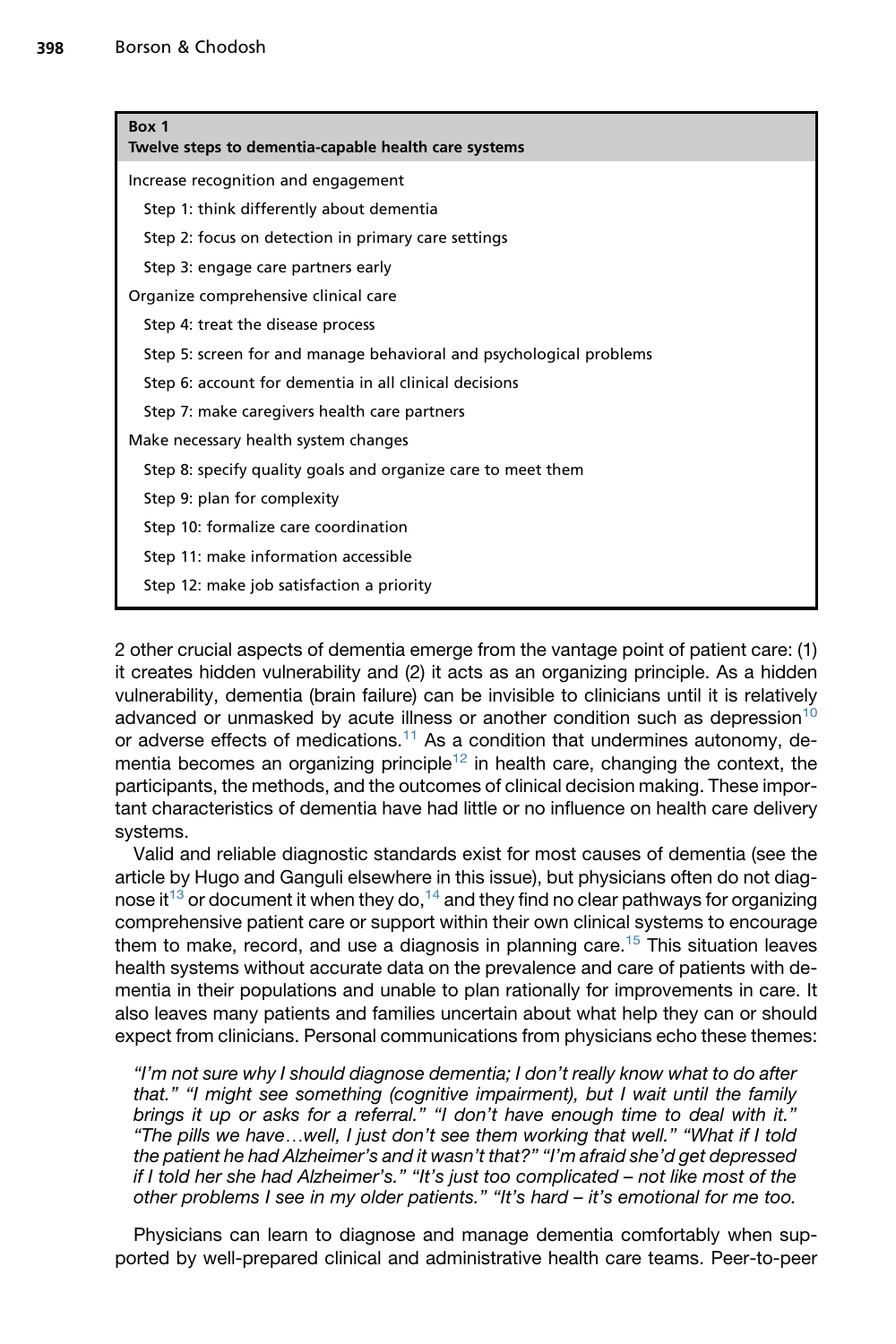physician education and federally supported workforce education can increase awareness and skills.<sup>[16,17](#page-20-0)</sup>

#### Focused strategy

Provide a variety of educational approaches (e.g., newsletter bulletins, text messages, email announcements, and formal programs) to teach physicians and other health care professionals about dementia diagnosis and its effects on clinical care.

# Step 2: Increase Recognition of Dementia in Primary Care Settings

The first goal of dementia detection is to find patients whose cognitive deficits have gone unnoticed in routine clinical encounters but are severe enough to interfere with patient self-care and medical management. Dementia experts and specialty organiza-tions universally recommend identification of dementia when it is present<sup>[18](#page-21-0)</sup> and agree that recognition can be substantially improved with simple assessments.<sup>[6,19,20](#page-20-0)</sup> Several brief tools are effective, practical, and easily incorporated into routine clinical visits as well as the Medicare annual wellness visit, which requires objective cognitive assessment, $2^{1,22}$  and some have been validated for administration by nonphysician staff<sup>[23,24](#page-21-0)</sup> as a cognitive vital sign.<sup>[25](#page-21-0)</sup>

#### Focused strategy

Train office staff to conduct short cognitive assessments such as the Mini-Cog. This can be performed when vital signs are checked and medications are reconciled. Incorporate cognitive assessments into EHR templates that populate encounter forms, triggered by preassigned patient age and other characteristics.

### Step 3: Engage Family Members as Soon as Cognitive Impairment Is Suspected

*A colleague tells this story: "A physician presents to the memory clinic with her spouse (also a physician). Notes from the referring provider document concerns about her memory. At her last visit, she told her PCP her memory was better, so he changed the diagnosis from possible dementia to mild cognitive impairment. At our first visit, she is so obviously impaired I attempt only a Mini-Cog, but she cannot register 3 words. I try a clock drawing test, drawing a circle to get her started. She draws several smaller circles in and around mine. I ask her husband what her doctors have previously told them; he says this is the first time he (or anyone else) has ever come with her to an appointment. There is no indication that the PCP ever tried to speak to a family member."*

*—Courtesy of J.R. McCarten, MD*

Detecting cognitive impairment in primary care does not automatically improve dementia diagnosis, disclosure, and treatment planning. The recent systematic evidence review conducted for the US Preventive Services Task Force concluded (as did the first such review published in 2003) $^{26}$  $^{26}$  $^{26}$  that detection alone has not been shown to improve decision making.<sup>[19](#page-21-0)</sup> A randomized trial of simple cognitive assessment by medical assistants in primary care<sup>[24](#page-21-0)</sup> found a positive and specific impact on dementia-relevant physician actions, but in only about 20% of patients who screened positive. When cognitive impairment is suspected based on screening or other indicators, family members must be engaged to provide essential information about a patient's everyday cognition and function to help direct further evaluation. Family engagement also sets the stage for development of an ongoing partnership, which, for patients with dementia, becomes the foundation of their health care into the future.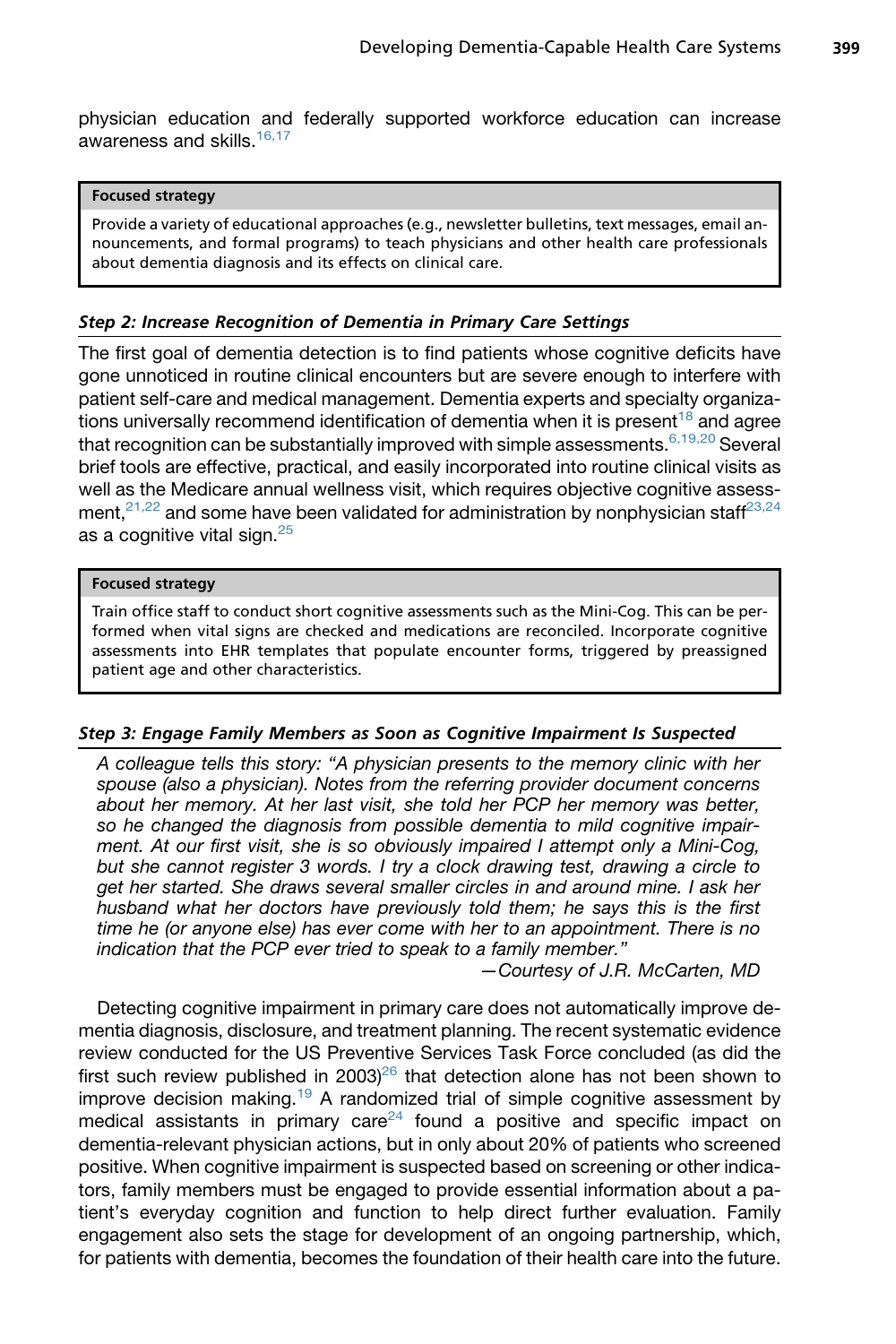*Mrs Murley, age 79 years, was anticoagulated with warfarin for atrial fibrillation. Her attentive children were aware that she needed regular INR monitoring but were uncomfortable "butting in". When they reminded her about an upcoming appointment, she cheerfully responded, "I'll have your father take me tomorrow." When she died several months later of a cerebral hemorrhage with an INR 3.5 times the upper target limit, her dementia had not been formally diagnosed and no plan was in place to help her and her family safely manage and monitor her medication.*

#### Focused strategy

Schedule a visit with the patient and a care partner when cognitive impairment is first suspected (or shown). Consider ordering a home visit if no care partner can be found. Insist on having a variable field added to the EHR that identifies and locates the patient's key care partners.

## Step 4: Diagnose and Manage Dementia as a Disease Process

For most patients, primary care clinicians can, with appropriate guidance, work up, diagnose, and disclose the presence of dementia to patients and family members. The guidance they need includes which tests to consider and which diagnoses to exclude; signs and symptoms that distinguish AD from rarer dementias; the role of cognitionenhancing medications in management; what initial steps to take to address problems in behavior and mood; and how to talk about the problem with caregivers. $27$  Dementias with features unfamiliar to most generalist clinicians, such as early age of onset, rapid progression, or association with neurologic signs, are more difficult to diagnose without specialized assistance.

*A previously healthy 42-year-old man brought shame to his prominent family when he was prosecuted for sexual abuse of a teenaged niece and fired from his job. Depressed, he had to move back in with his parents. A general psychiatrist treated him with a selective serotonin reuptake inhibitor and counseling without improvement. Within a few months, he had become aggressive and delusional, and his psychiatric diagnosis was changed to schizophrenia. Shortly thereafter, he lost the ability to speak. Eighteen months after his first behavioral symptom, he was diagnosed with frontotemporal dementia. He died 3 years later, strangulated in his bedclothes. Autopsy confirmed the diagnosis.*

*Earlier recognition of the real nature of this patient's illness might have fostered easier acceptance by his family and community, fewer futile treatments, and a less traumatic death.*

As part of characterizing dementia, staging is important in primary care because of its correlations with caregiver burden, mood and behavioral problems, need for supportive services or residential care, and long-term prognosis. Staging is based on the severity of cognitive and functional deficits caused by dementia and is most clearly defined for AD. $^{28}$  $^{28}$  $^{28}$  A clinical rule of thumb is that mild dementia impairs 1 or more independent activities of daily living, such as working, socializing, taking medications, managing money, and organizing activities and transportation. Loss of independence in 1 basic activity of daily living (e.g., bathing, dressing) signifies moderate stage, and dementia is severe when the patient can no longer function autonomously in any sphere of life (see the article by Merel and colleagues elsewhere in this issue for further discussion of how dementia stage influences clinical care). The most widely studied functional staging instruments are the Clinical Dementia Rating, which has not been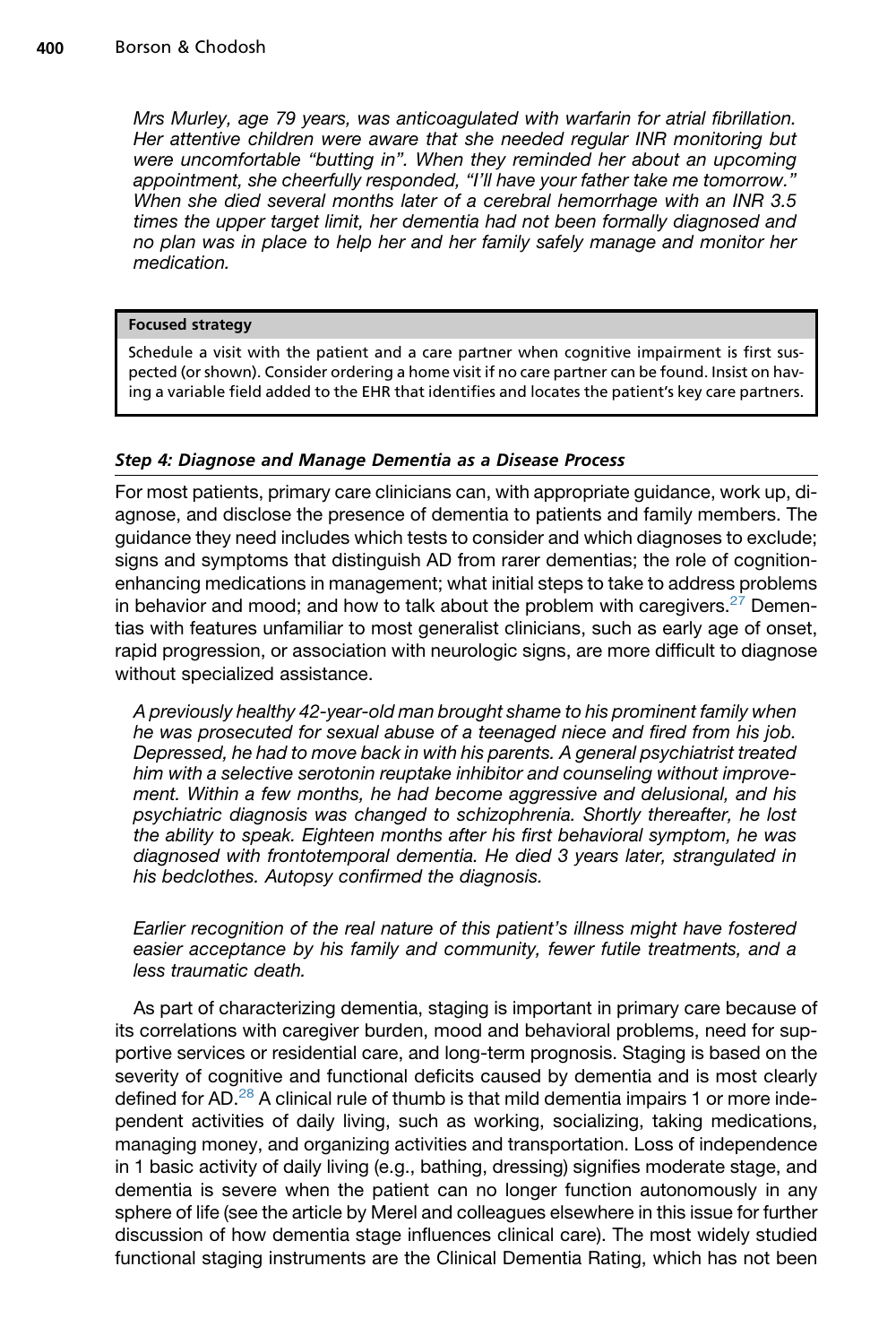adapted for rapid administration in nonspecialist settings, and the Global Deterioration Scale/Functional Assessment Staging (GDS/FAST) procedures.<sup>[28](#page-21-0)</sup> The 7 GDS/FAST stages are based on readily observed changes in cognition and function, from stage 1 (no impairment) to stage 7 (advanced, preterminal dementia). Staging can help clinicians and families to plan ahead for increases in everyday support, structure, and supervision and the possibility that important neuropsychiatric problems may arise and require treatment. The GDS/FAST system was based on clinical observations of patients with AD but may still provide broad guidance in other dementia types, and clinical support staff can use it. The following vignette shows the relevance of staging:

*Mr Traylor, 69 years old when first diagnosed with mild cognitive impairment (GDS stage 3), improved to near-normal (stage 2) after burr hole evacuation of bilateral nontraumatic subdural hematomas discovered during a workup for cognitive symptoms. A year later, he showed unmistakable signs of AD dementia and brightened with treatment with a cholinesterase inhibitor (stage 4). Five years after his first symptoms, his wife was now managing all aspects of his everyday wellbeing, activities, and health care (moderate dementia, GDS stage 5), and he was finally willing to attend an adult day program, providing her with important time for herself. At 8 years, he could not talk about recent key events in the family's life, had become severely agitated and overactive (GDS stage 6, moderately severe dementia) and could no longer be cared for at home, because of his wife's exhaustion. His agitation was partially eased by judicious use of low-dose antipsychotic medication and a move to a small dementia care home. Ten years after first symptoms, he could not speak, walk, or recognize his wife of nearly 60 years, and frequently resisted personal care (very severe dementia, stage 7). He fell, broke a hip, and was transferred to a hospital, where he seemed comfortable if unaware of his circumstances. His wife, who had been prepared for this eventuality by a series of previous conversations with his physician and was now supported by the hospital palliative care team, was able to resist pressures to authorize a futile surgical procedure. He was transferred back to his care home, where he died without signs of distress, surrounded by his family.*

## Focused strategy

Provide primary care clinicians with straightforward guidelines for evaluating cognitive impairment and dementia, and train support staff to use simple staging tools in diagnosed patients.

## Step 5: Screen for and Manage Mood and Behavioral Problems

Changes in personality, mood, and behavior are inherent in the dementia syndrome, and, when severe, take precedence in health care until improved or resolved. (See the article by Wang and colleagues elsewhere in this issue for a detailed discussion of pathogenesis and management.) Practical guidance for generalists in assessment and management of mood and behavior problems is available on websites (e.g., [actonalz.org](http://actonalz.org) and [alz.org\)](http://alz.org) and in documents<sup>[27](#page-21-0)</sup> that are easy to access at the point of care. Because dementia impairs self-reporting and self-management, caregivers become clinicians' primary source of information about patient mood and behavior problems, and the primary recipients of interventions to help manage them. All but the most severe problems are likely to improve with nonpharmacologic interventions, $27$  such as activity planning, pleasant events scheduling, support and stress reduction for caregivers, and changes in routines and environmental stimulation matched to the patient's needs. Although PCPs can and should understand the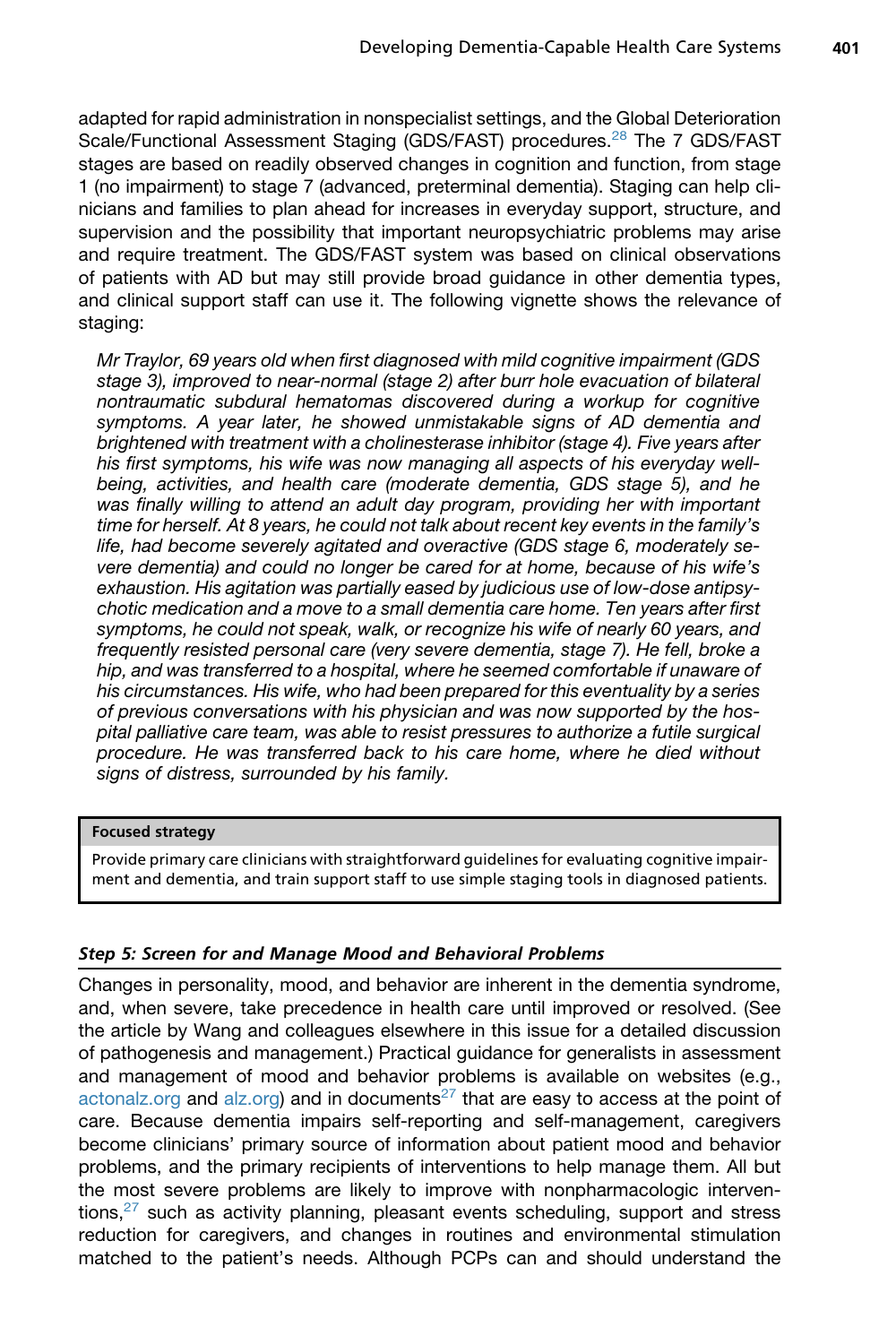general principles and primary role of nonpharmacologic management, nonphysician clinicians (social workers and nurses who specialize in psychosocial assessment, intervention, and referral to community educational and support resources) can offer a more complete array of choices tailored to each family's needs.

### Focused strategy

Train social workers or nurses already working in your health care system to help caregivers manage and monitor mood and behavior at home. The Alzheimer's Association is 1 source of such training.

# Step 6: Account for Dementia in Clinical Decisions Regarding Evaluation and Treatment of Comorbid Conditions, Patient Safety, and Life Expectancy

# Life expectancy

Survival after a diagnosis of AD is affected by many factors; key examples are shown in Table 1.

Comparablemortality data are difficult tofindfor dementias less prevalent than AD, but in dementia with Lewy bodies, prominent autonomic dysfunction is associated with lower survival.<sup>31</sup> Recognizing that dementia shortens life beyond expectations for common causes of death alone should help clinicians decide whether to recommend inter-ventions with significant test or treatment burden, or long lag times to observed benefit.<sup>[32](#page-21-0)</sup>

### Focused strategy

Use scripted statements to help manage the mutual discomfort of clinicians, patients, and family members when planning for health care that is influenced by life expectancy. For example, "No one can know for sure how long people will live. My predictions may well be wrong, but best estimates would tell me that your husband's dementia is likely to shorten his life; 5 years would not be an unreasonable estimate. We should think about what medical care is likely to be helpful. Some treatments take much longer than 5 years before there is any benefit."

| Table 1                                              |                                                                           |                                          |  |
|------------------------------------------------------|---------------------------------------------------------------------------|------------------------------------------|--|
| Factors influencing survival after a diagnosis of AD |                                                                           |                                          |  |
| Source                                               | Variable                                                                  | Survival (Mean [y]) (Standard Deviation) |  |
| MoVIES Study <sup>29</sup>                           | Age                                                                       |                                          |  |
|                                                      | $<$ 75 y                                                                  | 8.3(4.6)                                 |  |
|                                                      | $>85$ y                                                                   | 3.8(1.9)                                 |  |
| ADPR/ACT Study <sup>30</sup>                         | Stage (MMSE)                                                              |                                          |  |
|                                                      | Mild $^{25-30}$                                                           | 7                                        |  |
|                                                      | Moderate $18-24$                                                          | 5                                        |  |
|                                                      | Severe $(<17)$                                                            | <4                                       |  |
|                                                      | Clinical features                                                         |                                          |  |
|                                                      | Rapid cognitive decline (>5 MMSE points in first year after<br>diagnosis) |                                          |  |
|                                                      | Gait impairment, falls, incontinence                                      |                                          |  |
|                                                      | Wandering, getting lost                                                   |                                          |  |
|                                                      | Frontal release signs                                                     |                                          |  |
|                                                      | Comorbidities                                                             |                                          |  |
|                                                      | Ischemic heart disease, congestive heart failure, diabetes                |                                          |  |

Abbreviations: ADPR/ACT, Alzheimer's Disease Patient Registry/Adult Changes in Thought; MMSE, Mini-Mental State Examination; MoVIES, Monongahela Valley Independent Elders Study; scored 0–30, with higher scores indicating better cognitive function.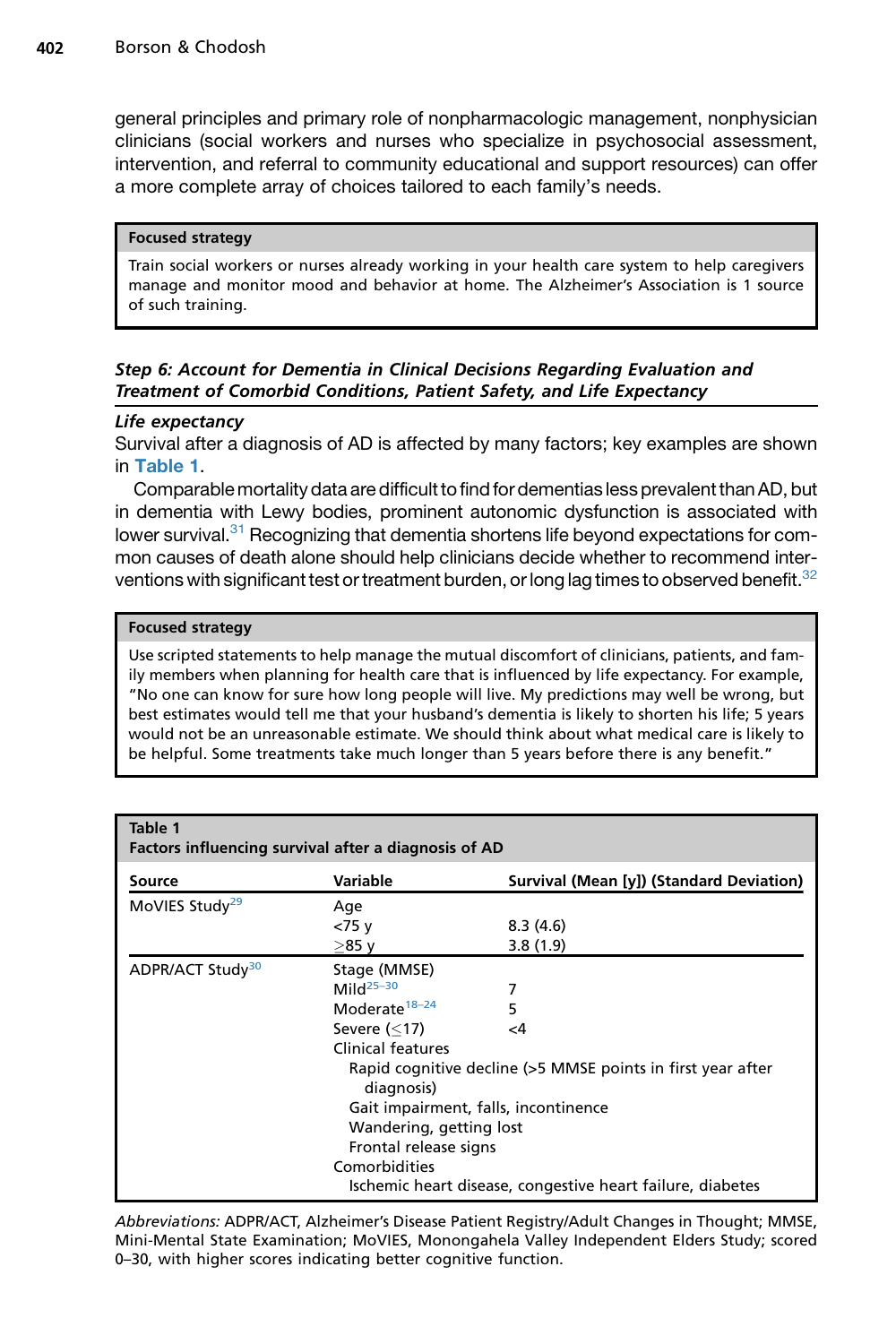# Interactions of dementia with comorbid conditions

Brain dysfunction, comorbid conditions, and medical treatments may interact along unidirectional, bidirectional, or circular pathways. Although the principle applies to all chronic conditions, diabetes offers a clear example. Brain dysfunction is present in twice as many older diabetics as nondiabetics $33$  and increases the risk of frequent hypoglycemic events.<sup>[34](#page-21-0)</sup> Moreover, serious hypoglycemic events are associated with future dementia in nondemented individuals.  $35,36$  Because hypoglycemia imposes a potentially preventable risk for onset or worsening of cognitive impairment, liberalization of diabetes treatment targets should be considered, as recommended in a recent consensus report from the American Diabetes Association and American Geriatrics Society.<sup>[37](#page-22-0)</sup> Similarly, for hypertension in patients older than 60 years, new management guidelines recommend treating to a target of less than 150 mm Hg systolic and less than 90 mm Hg diastolic (lower only if well tolerated),  $38$  based on updated evidence relating blood pressure to risk of and time to vascular events; overtreatment increases risk for hypotension and potentially deleterious effects on the brain. Hypotension may go unrecognized as a cause of falls and injuries, ischemic cardiac, cerebral, or renal events (weak spells, confusional episodes, ministrokes, and worsening of preexisting renal insufficiency). Impaired central regulation of blood pressure, inadvertent overuse or overprescribing of medications (cardiac, antihypertensive, anticoagulant, or antidiabetic drugs), a noncompliant vascular system, physiologic increases in insensible fluid loss, low fluid intake because of impaired perception or fear of incontinence, and intentional underuse of medication because of poor understanding or side effects unrecognized by the physician: all may contribute to potentially preventable bad outcomes of chronic disease management in demented patients.

*Mr Newhouse was an 83-year-old man with vascular dementia, congestive heart failure (CHF), and gait apraxia, who was started on twice-daily furosemide as part of his CHF therapy. He saw his cardiologist 2 months later who noted, in addition to dyspnea and marginal oxygen saturations, lower extremity edema and an 11.3 kg (25-pound) weight gain. A medication review showed that Mr Newhouse was taking furosemide once in the morning, at most. "Once a day is good enough." It was only after further discussion and personal engagement with the patient's daughter that the provider learned that Mr Newhouse does not like taking the medication, especially at night, because it causes nocturia: he struggles to get out of bed and get to the bathroom (gait apraxia). Sometimes, he does not make it in time and ends up urinating on the floor. Once, he slipped and fell, injuring his knee. Neither the patient nor his caregiver understood that the medication was necessary to maintain comfortable breathing. The provider had to adjust his original assumption that the patient simply did not like taking medications and "knew better than the doctor" (which, in some ways, of course, he did). Learning the reasons for the patient's behavior changed the care plan: a bedside commode, mobility aids, and more suitable medication schedule were patient-centered adjustments that increased the likelihood of success in his CHF care.*

## Focused strategy

Use checklists to monitor and update comorbid medical conditions, track treatments, and specify the added risks that they may pose in the presence of dementia. Spell out what caregivers need to do to manage the patient's health at home, and assess their understanding and ability to take on these tasks. You can start this as part of the health risk assessment in the annual wellness visit, which also calls for identifying all providers involved in the patient's care to promote collaboration and coordination. All of these elements can be incorporated into the EHR.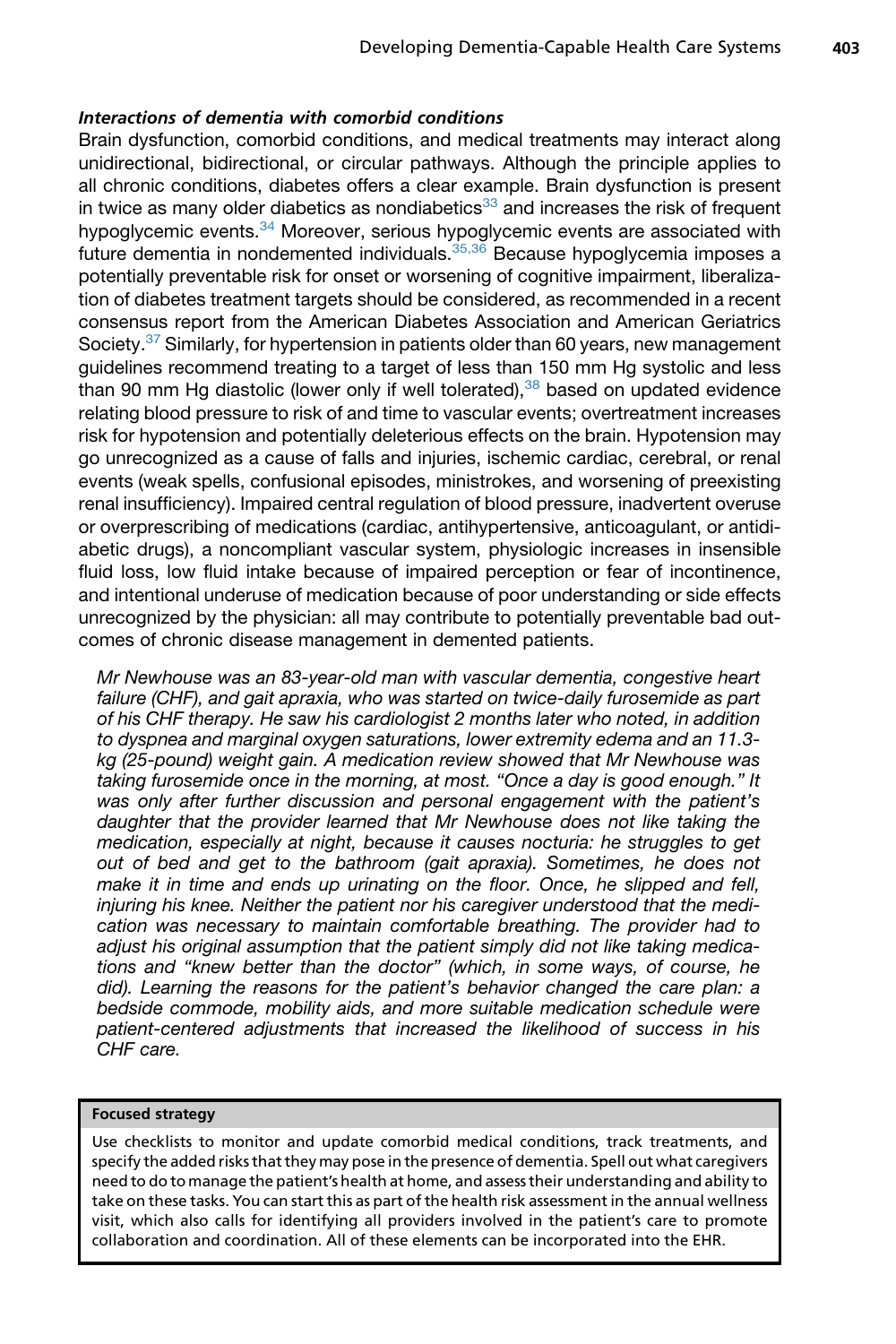## Everyday safety

Driving A recently updated American Academy of Neurology practice parameter<sup>[39](#page-22-0)</sup> cited evidence that up to 75% of individuals with mild dementia can pass an onroad driving test, although some states mandate reporting of suspected unsafe driving or any dementia diagnosis. Tips for evaluating driving risk $39$  are shown in Box 2.

| Box 2<br>Factors associated with unsafe driving in dementia |
|-------------------------------------------------------------|
| More advanced dementia stage                                |
| History of citations or crashes                             |
| Family reports of unsafe driving                            |
| Self-reported driving restrictions                          |
| Impulsive or aggressive personality characteristics         |

#### Focused strategy

Ask about driving in any patient with cognitive impairment. Recommend behind-the-wheel testing and say, "I know that you have been an excellent driver but sometimes people with memory or other problems with thinking are not aware of limitations that put them at serious risk for a car accident. It would be good for you to know. I want you and your family to be safe."

Injuries Each year, more than half of individuals with AD sustain injuries requiring medical treatment<sup>[40](#page-22-0)</sup> (about half because of falls), and in a series of 139 patients living alone,<sup>[41](#page-22-0)</sup> 31 potentially preventable emergencies occurred over a follow-up period of 18 months. Among these emergencies were serious medical illness caused by failure to obtain treatment of a mild problem; a house fire caused by an unattended stove; injuries caused by forgetting to use mobility assistive devices; dehydration; infection; and hip fractures.

## Medication problems

Misadherence Problems with knowledge, reporting, management, and mechanics of using medications are commonplace in individuals with cognitive impairment. $42-44$ 

Misprescribing The negative impact of anticholinergic medications in patients with dementia has been widely publicized, although discontinuing any but the most potent agents does not necessarily benefit patients. General guidance to help providers evaluate risks associated with specific drugs and drug classes in older adults is now widely disseminated.<sup>[45](#page-22-0)</sup>

Unusual but serious medication side effects The common side effects of cholinesterase inhibitors used to treat AD and some other dementias are well known, but other potential hazards are not; analysis of more than 80,000 patients with a dementia diagnosis showed that patients receiving a cholinesterase inhibitor had nearly twice the rate of hospital visits for syncope as untreated individuals, more visits for bradycardia, and more permanent pacemaker placements and hip fractures.<sup>[46](#page-22-0)</sup>

*Mr Xavier was an 87-year-old with moderate AD who was started on a cholinesterase inhibitor for worsening memory impairment. He had periodic medical evaluations with his PCP since starting this medication. His physician had noted resting heart rates in the low 50s but no related symptoms. Three months later, after 2 falls and episodes of agitated behavior, Mr Xavier returned to the office,*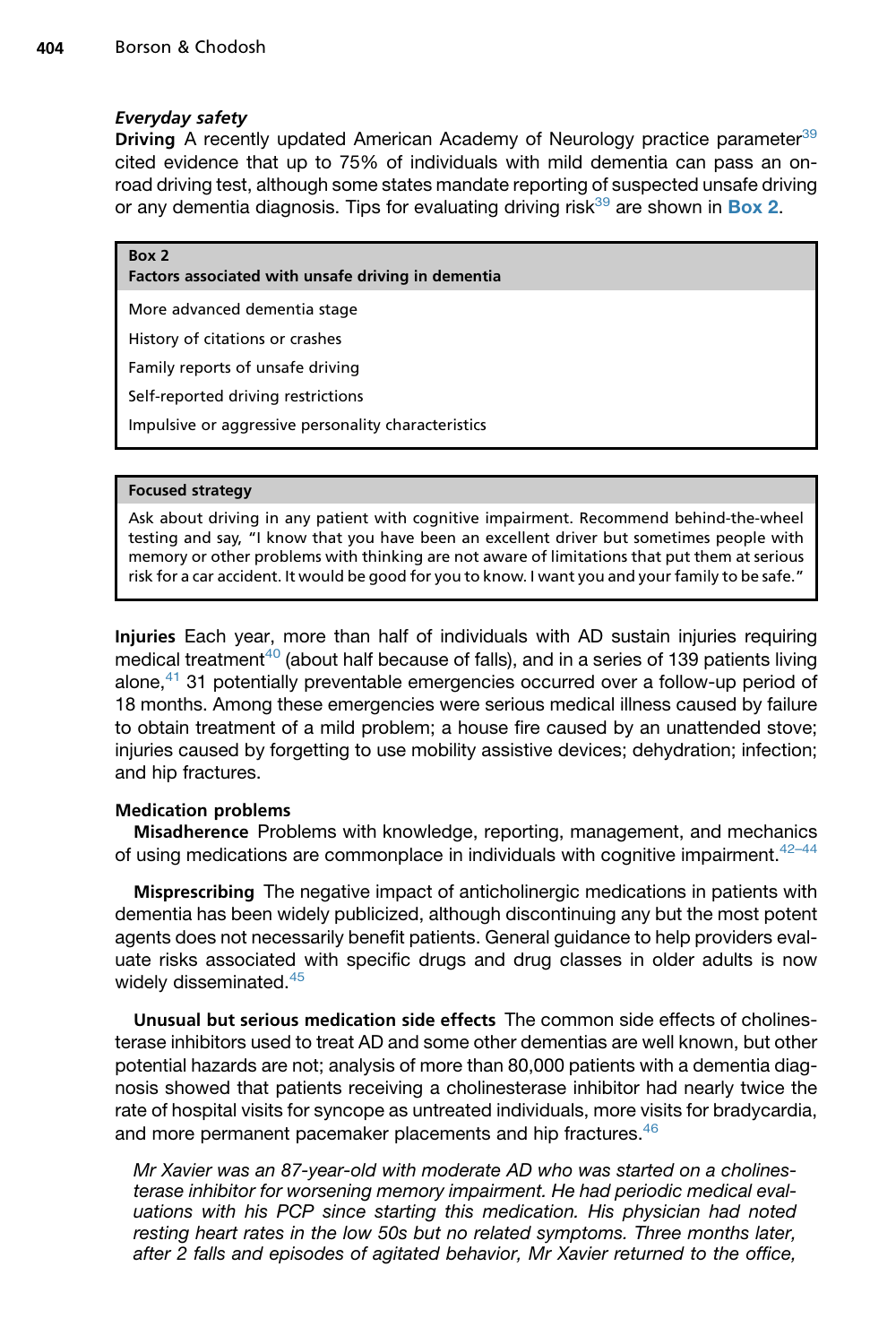*at which time his resting heart rate was 38. The cholinesterase inhibitor was stopped, and there were no subsequent falls or agitated behavior over the next 6 months. His resting heart rate increased to 58 off medication.*

#### Focused strategy

Train social workers or nurses to talk with family caregivers about injury risk and safety strategies. Ask patients to tell you what medications they take, and show you how they use them; if they cannot do this accurately, involve the caregiver. Use Web resources (such as [actonalz.org\)](http://actonalz.org) to find suitable safety checklists. Request EHR tools that list potentially harmful medications and flag any that appear in your patient's medication profile. Be alert to unusual side effects.

### Potentially avoidable acute care

Patients with dementia have higher (in some cases, 5-fold) rates of potentially preventable hospitalizations for both medical and psychiatric diagnoses than other older adults. $47-49$  In a study that used epidemiologically sound ascertainment of incident cases,<sup>[48](#page-22-0)</sup> stringent adjustment for multiple confounders, and a follow-up period of up to 8 years, rates of avoidable hospitalizations were still nearly 80% higher in dementia, yet reasons for admission, such as CHF and pneumonia, were similar to those for nondemented individuals. Some causes are more directly traceable to the effects of cognitive impairment, $47$  including injuries linked to inattentiveness, poor motor control, or unnoticed environmental hazards, neurobehavioral problems and delirium, delayed recognition of an emerging acute medical problem, errors in medication management (too much or too little), and failures of homeostasis (e.g., dehydration). Similar effects are seen for emergency department visits.

Integrating awareness of dementia into medical care for comorbid diseases may reduce the need for acute care. In a recent study of patients hospitalized for CHF, $50$ documentation of cognitive impairment by the clinician was associated with lower 6-month mortality and readmission rates. In another study of older adults,  $51$  a standard index of comorbidity computed from prescription records underestimated disease burden relative to a comprehensive clinical assessment; dementia (even when mild) exaggerated the discrepancy, suggesting that common chronic conditions may be undertreated in cognitively impaired patients.

#### Focused strategy

Teach providers in the clinic, emergency department, and hospital about interactions between dementia and general medical conditions. Use brief clinically relevant checklists, integrated into the EHR, to track potential problems and identify patients who need complex care management.

# Step 7: Make Caregivers Your Clinical Partners. Assess Their Information, Health, and Care Needs

*Things change so much with (my husband with dementia), and with me*.*and the kids, too. I want to know my doctor will try to understand what's going on and answer my questions, help me know how to deal with things and what to expect. It's not just about the Alzheimer's – it's his heart problems too, and he gets upset by things so easily. He takes so many medications. How can I know if they're the right ones? He sees 5 different doctors. I'm never sure they talk to each other. And even if my doctor doesn't always know all the answers, I need to know s/he will guide me to someone who can help. But just being there for us makes a big difference. I guess I want a doctor who will "have my back" – one I can count on to be there for us all the way through.*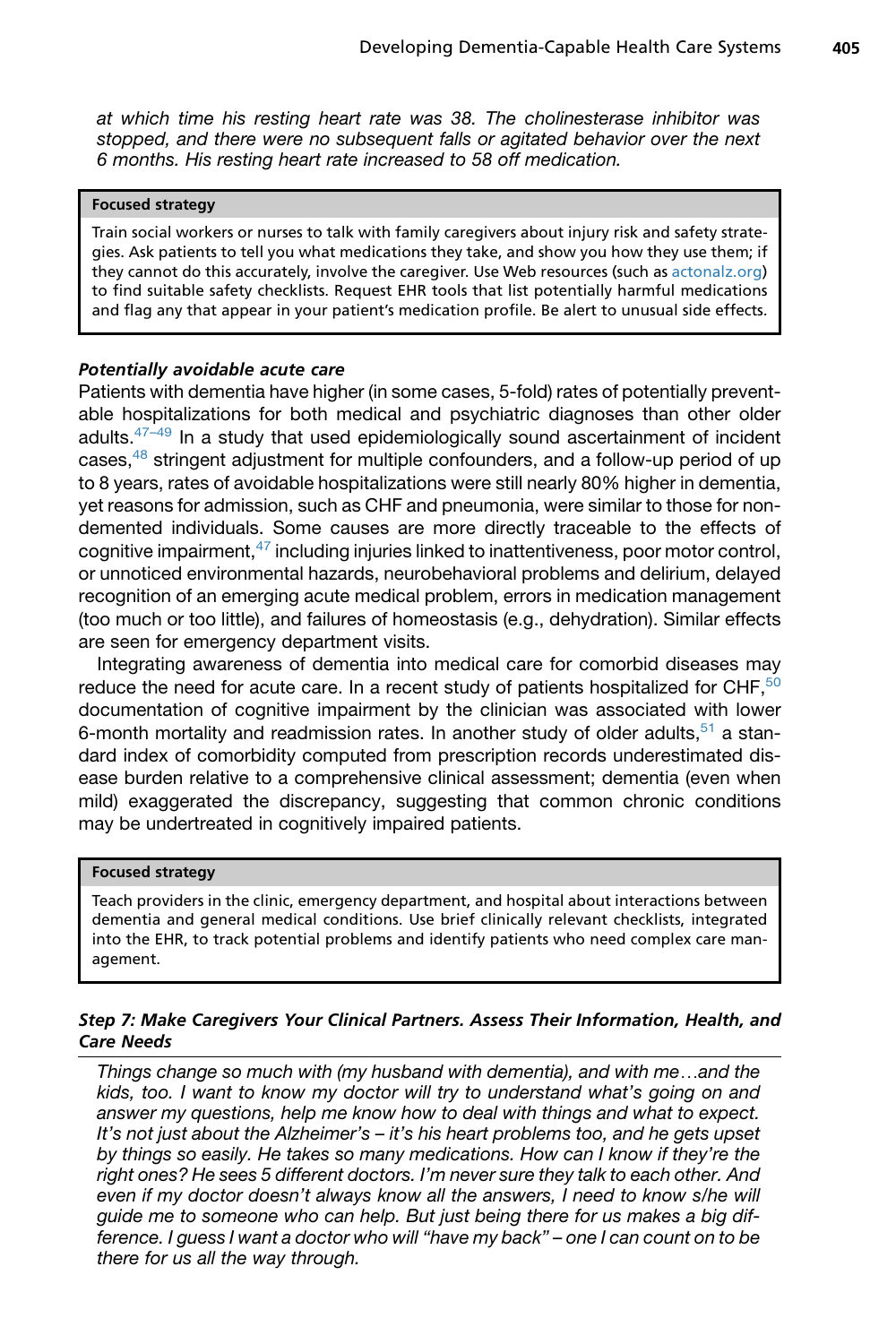## Caregivers as people, proxies, and partners

Patients and family members seeking explanations for a cognitive problem want to know about the process and results of the diagnostic evaluation but feel overwhelmed when information is provided as a "crash course" at the end of a diagnostic process. $52$ For those fortunate to receive diagnostic and treatment information, many do not experience the process as patient-centered $53$  or as leading toward clear definitions of the roles and responsibilities of family caregivers, clinicians, and other members of the care team, or to a cohesive plan of care. It is not surprising that a plan rarely follows a diagnosis, given that clinicians lack guidance on how best to manage dementia.

### Focused strategy

Use talking points to increase provider comfort with difficult conversations and find ways to ask questions that create meaningful dialogue. Example: "Before we go over the results of our tests, it is helpful for me to hear your concerns and to know what you understand about all of this." Do this first to ground the subsequent discussion in awareness of the patient's and caregiver's present knowledge and fears. "From what I understand about what has been happening this past year and the tests we have done, your/your wife's thinking problems are likely due to a condition known as Alzheimer's disease. This must be difficult to hear right now... but there is much to be done that can be very helpful to both of you. We'll talk about that."

Patient centeredness: application to dementia caregiving networks Patient-centered care focuses on negotiating between medical priorities and patient/family preferences and choice, and balancing the burdens of illness and treatments through effective relationships and communication between providers and patients. Three helpful con-structs have recently been articulated,<sup>[54](#page-23-0)</sup> each imposing a distinctive demand on the physician: (1) to understand the relevant biopsychosocial context in which the clinical problem is occurring; (2) to actively cultivate a shared understanding of the problem and the patient's (and caregiver's) experience of it; and (3) to be willing to share responsibility (and power) for what and how care is provided. In dementia, patients communicate with variable clarity about their experience, understanding of their condition, and wishes for care (relatively well in the early stages, but less well as dementia progresses). Clinicians, then, need to rely more on their skills in observing and interpreting nonverbal communication, and on working with caregivers and helping them function effectively as reporters, advocates, and mediators of patient centeredness in care. Clinicians' readiness to share responsibility and power, without abrogating their professional responsibility to guide clinical care, is the foundation of collaboration: finding common ground, creating a therapeutic alliance, and accepting the affective and relational aspects of clinical care $55$  as assets that facilitate, rather than impede, the achievement of therapeutic goals (Box 3).

### Box 3

### The main goals of dementia care

- 1. Intervening to improve patients' and families' ability to live with the day-to-day effects of dementia
- 2. Seeking to anticipate, prevent, or mitigate its medical and psychosocial complications

Patient centeredness is key to guiding effective clinical encounters, planning care, and creating an effective, enduring interactional structure for clinicians, patients, and families within a health care system.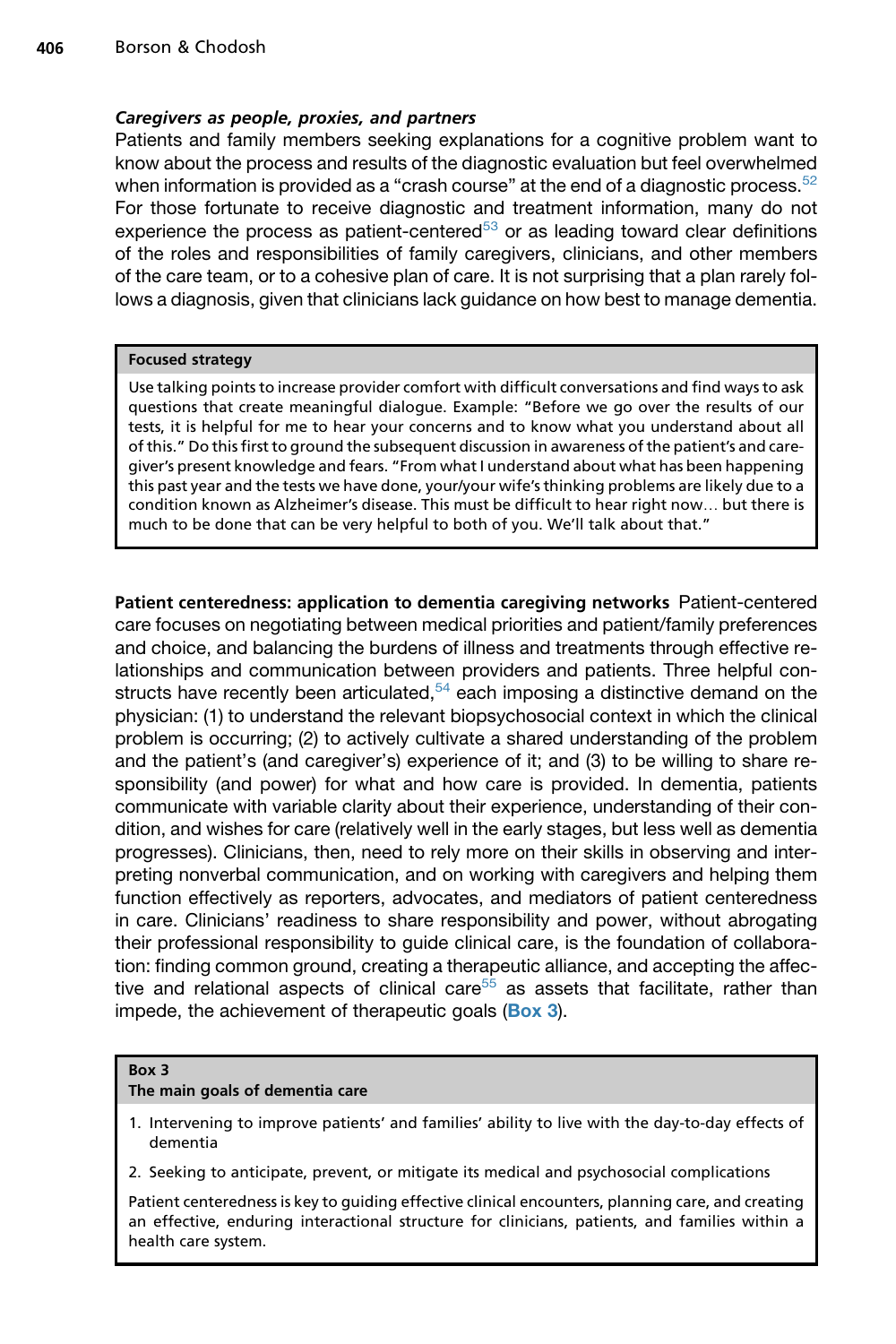Being a caregiver Effective communication in the interest of dementia care requires an understanding of the lived experience of caregiving. This experience, which includes becoming a caregiver (a person who provides for another what would normatively be done by the person for themselves) is a developmental process that is charted along a mostly slow, almost imperceptibly undulating path, punctuated by nodes (periods at which change comes rapidly or decisively, and reality seems altogether different). The point of formal medical diagnosis can be 1 such node, triggering a sense of a new reality, regardless of how much care might have been provided beforehand.<sup>[56](#page-23-0)</sup> Caregivers who receive education and support soon after diagnosis experience substantial immediate benefits in self-confidence $57$ ; the Alzheimer's Association provides such assistance through its early stage groups for patients and caregivers. Clinicians who recognize the dynamic course of dementia and the parallel trajectory of the caregiving career find it easier to provide excellent care to patients and families.

Turning points in the lives of caregivers occur predictably with progression of dementia to the next stage of functional dependency but also after catastrophic medical or behavioral events or changes in the caregiver's own health. Most often, gradual, subtle shifts of autonomous functions from the patient to the caregiver produce only incremental increases in the burden of care, resulting in a lag between what other family members (and perceptive clinicians) see and what the primary caregiver is able to acknowledge. Caregiver burden and stress have become a permanent part of the Alzheimer caregiving lexicon and a primary or secondary measure of the efficacy of many types of interventions. The Alzheimer's Association<sup>[58](#page-23-0)</sup> reported that 60% of dementia caregivers experience moderate to severe stress, and, in elderly spouses, high, unmit-igated caregiving stress can be lethal.<sup>[59](#page-23-0)</sup> However, research on predictors, correlates, and interventions to manage stress and burden in dementia caregivers shows the complexity of these phenomena.

Managing the problems of caregiving The perceived burden of caregiving is associated with specific exposures (e.g., to the patient's unexpected outbursts of anger), caregiver vulnerabilities (personal health problems, anger, and anxiety), and specific caregiver resources (coping style, outlook on life, and social supports). $60$  A recent twin study found that both genetic factors and early environment influence the rela-tionship between later caregiving and anxiety, depression, and stress.<sup>[61](#page-23-0)</sup>

Several experimental interventions have been shown in randomized trials to help caregivers manage specific behavioral and functional problems in patients and reduce their own feelings of stress and depression, $62$  but not all caregivers need the same kinds of help. In REACH II (Resources for Enhancing Alzheimer's Caregiver Health), 63 one of the few studies to examine variation in caregiver response to an intervention, only those with the highest depressive symptom scores improved; results were similar for self-rated stress. In general, the strongest overall evidence supporting the efficacy of caregiver interventions is for multicomponent approaches, which closely resemble the care provided in specialized, multidisciplinary dementia clinics or as part of collaborative care management paradigms. Key factors in their success are active engagement of patients (as appropriate), caregivers, and families; individual tailoring; and flexible long-term access to management support and assistance, which begins soon after diagnosis/disclosure and continues or resumes as needed.<sup>[64](#page-23-0)</sup> Other interventions showing some efficacy combine information and individualized processing of problems in care, but peer support, referral to support groups, or self-help materials as the sole intervention are not effective. $64$  (See the articles by Gaugler and colleagues, Merel and colleagues, and Wang and colleagues elsewhere in this issue for more discussion of caregiving.)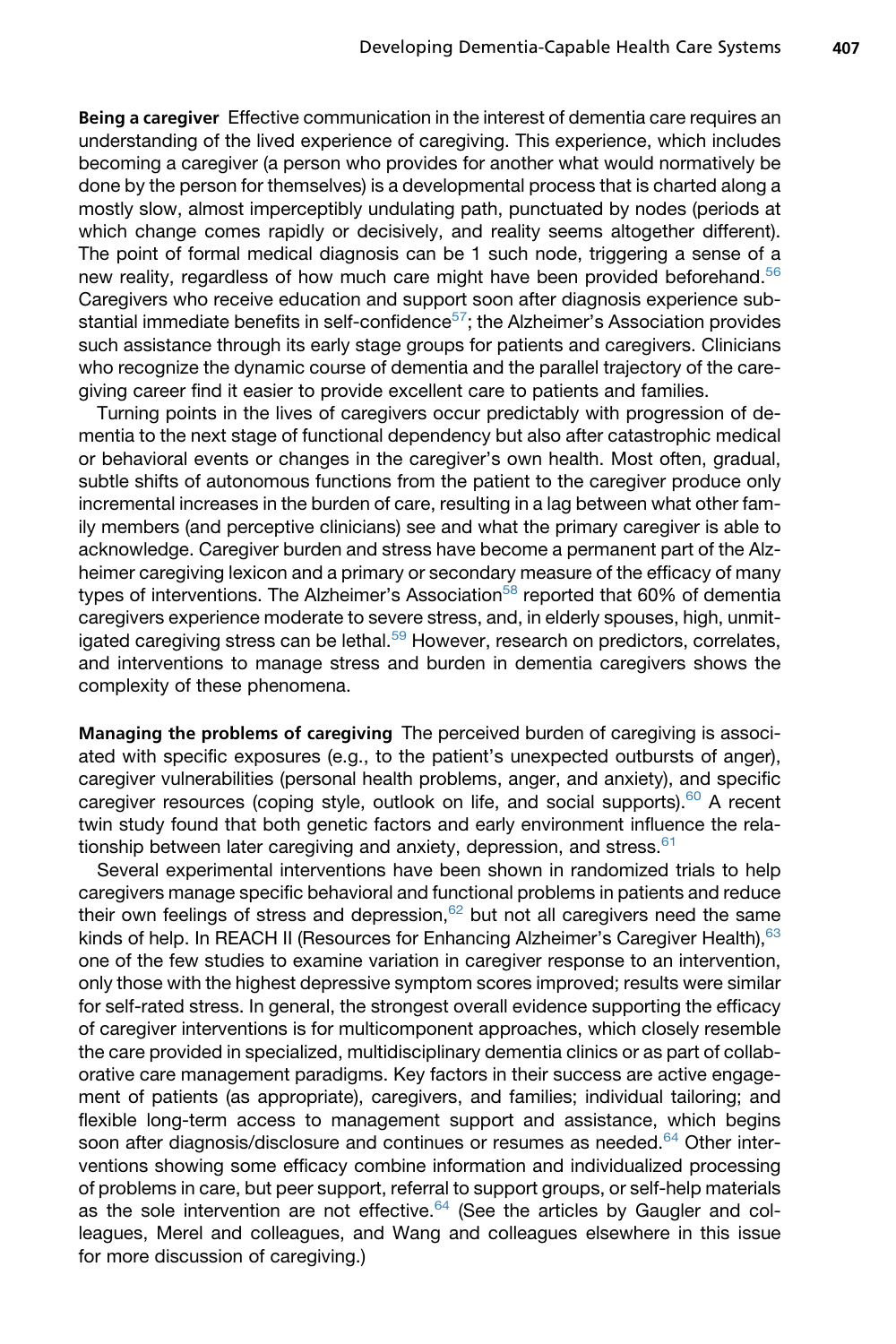#### Focused strategy

Train social workers or nurses working within health care systems in dementia care management. The Alzheimer's Association and other organizations provide a variety of resources for such training. Provide opportunities to increase care management skills by participating in clinical case conferences with others from their discipline.

## Caregivers as patients

Dementia caregivers are also, of course, patients with their own health concerns and needs. As patients, their health and health care utilization and costs are affected by caregiving stresses and burdens. A recent large study of caregivers enrolled in a Medicare Advantage plan found substantially higher odds of being treated for a wide range of symptoms and conditions (both medical and emotional) and greater use of outpatient, emergency, and home health care, relative to matched noncaregivers, resulting in an average of \$867 higher per-patient cost over 36 months.<sup>[65](#page-23-0)</sup>

# The dementia caregiving network as the unit of health care

Most health care systems have no way to identify caregivers in either the patient's or the caregiver's EHR. However, the needs of patients and caregivers are widely acknowledged by dementia clinicians and researchers as intimately interlinked. A new instrument distills this principle into a simple tool to identify unmet needs. The De-mentia Services Mini-Screen,<sup>[66](#page-23-0)</sup> consisting of a single-item caregiver stress question and a short list of high-impact patient behavior problems, is a powerful predictor of medical and psychosocial needs for both patients and caregivers.

#### Focused strategy

Make the health and well-being of your patient's caregiver your priority. Spend time with the caregiver alone as part of the patient's visit to assess their level of stress and need for assistance. If you are not their PCP, request permission to share information with that provider. Refer to your health system social worker to provide additional support and assistance and follow up to be sure the connection is made.

# Step 8. Set Specific Quality Goals for Care of Patients with Dementia, and Organize Clinical Information Gathering, Decision Making, and Care Tracking to Help Achieve Them

Understanding the interrelated components of health care for people with dementia, and knowing how to work with and help family members who care for patients at home, are skills that must become routine in clinical practice; they are an essential part of the culture of dementia-capable health care systems. The current physician-centric structure of most health care systems, the emphasis on episodic care delivered to 1 patient by 1 or a series of individual providers, and the sizable financial incentives favoring procedure-based over cognitive activities of providers $67$  work poorly for chronic disease care in general and worse for dementia. In dementia, although we know what processes are needed, we have yet to structure our systems to provide them. Older $^{68}$  and newer $^{69}$  $^{69}$  $^{69}$ indicators of dementia care quality synthesize data on evidence-based care processes into a set of measures that can be tested with providers and used to assess the performance of health care systems. These measures can be easily incorporated into an organized, domain-based, dyadic approach to health care for patients with dementia ([Fig. 2](#page-14-0)).

The previous sections provide the rationale for dividing dementia care into 4 core domains: dementia as a disease state; associated mood and behavioral problems; medical comorbidities and safety risks; and caregiver and family issues and concerns.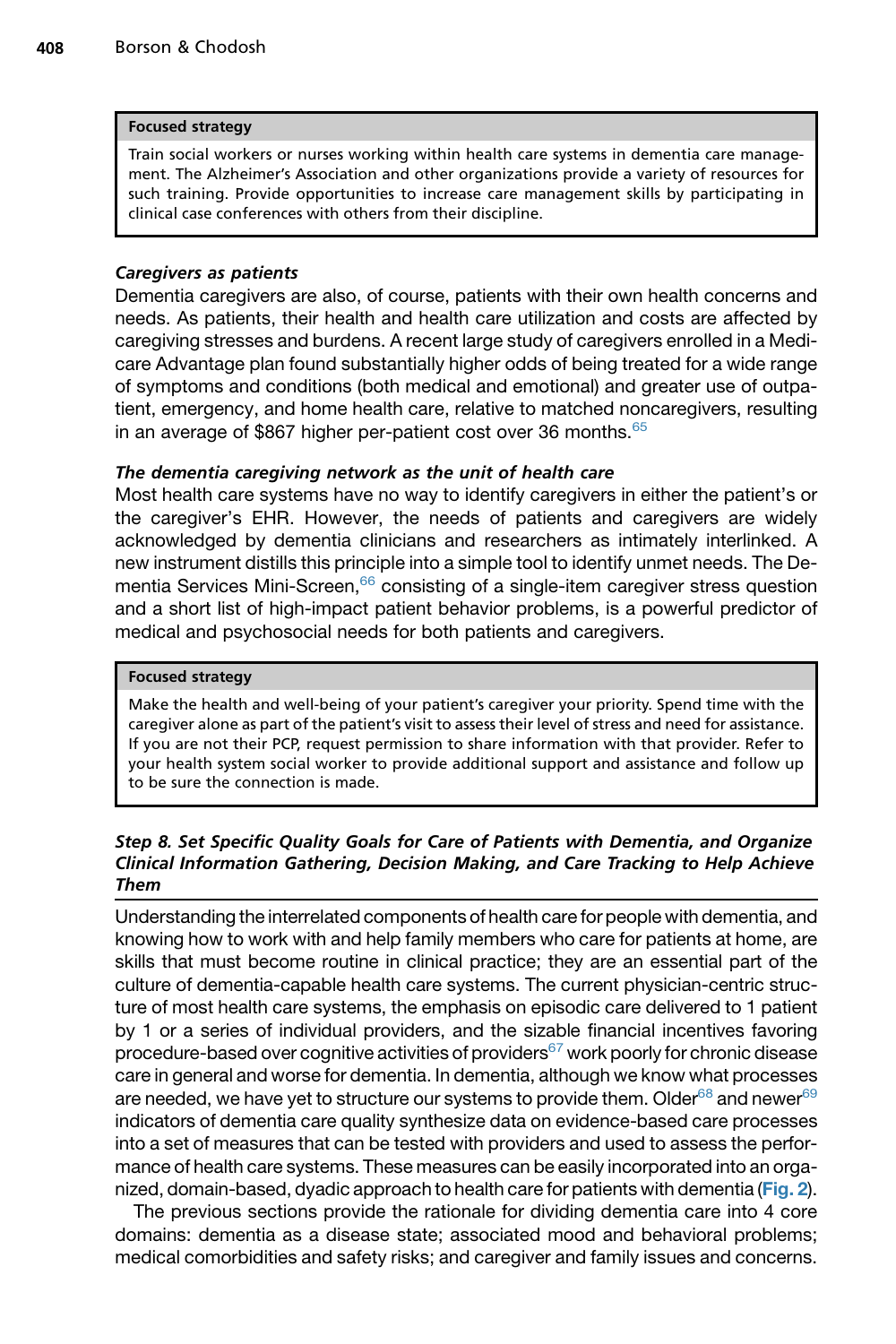<span id="page-14-0"></span>

Fig. 2. Four-part model for dementia care assessment, tracking, and quality management. (Data from Lessig M, Farrell J, Madhavan E, et al. Cooperative dementia care clinics: a new model for managing cognitively impaired patients. J Am Geriatr Soc 2006;54:1937–42.)

Organizing clinical assessment around these 4 domains should start soon after the initial dementia diagnosis and disclosure, processes that set the stage for long-term partnership among patient, caregiver, and clinician. A domain-based assessment maintains a structured format and coherent framework for patient care, helps identify problems in caregiving and needs for caregiver education and assistance, and supports clinical improvement by tracking patient and caregiver responses to interventions. Fig. 2 shows a simple assessment grid for primary care; the level of detail can be expanded for more specialized applications, and aggregated data from multiple providers can be used to identify system-level gaps and facilitate formation of more efficient team-based care.

Using the 4-part model is helpful in managing the complexity of dementia care. During the evaluation phase, a clinician can, if needed, conduct 4 visits: 1 for each of the 4 domains and each reimbursable by Medicare. Depending on findings, 1 or more of these domains of care may require active, focused follow-up, and the comprehensive assessment as a whole can be repeated as clinical change occurs. Documented assessment of each domain of care (and its associated processes and goals), at least once a year, can be used as a measure of health care quality in its own right. Repeated measurement is required by the predictably changing problems and needs of demen-tia dyads over time<sup>[69](#page-23-0)</sup>; annual reassessment is not sufficient for clinical management of most patients, and frequency must be dictated by active problem domains at any given point in time. A useful rule of thumb is every 6 months for mild dementia and every 4 months thereafter, with the expectation that interval problems are actively tracked and managed using communication tools made available by health care systems as part of their dementia care packages.

## Focused strategy

Teach clinicians to use a 4-part approach to assessment and care of dementia patients. Develop EHR templates to simplify the assessment and documentation process. Use the annual wellness visit to help anchor clinical care, and make families aware of this copay-free Medicare benefit. Negotiate visit frequency according to the activity of clinical problems and caregivers' need for support.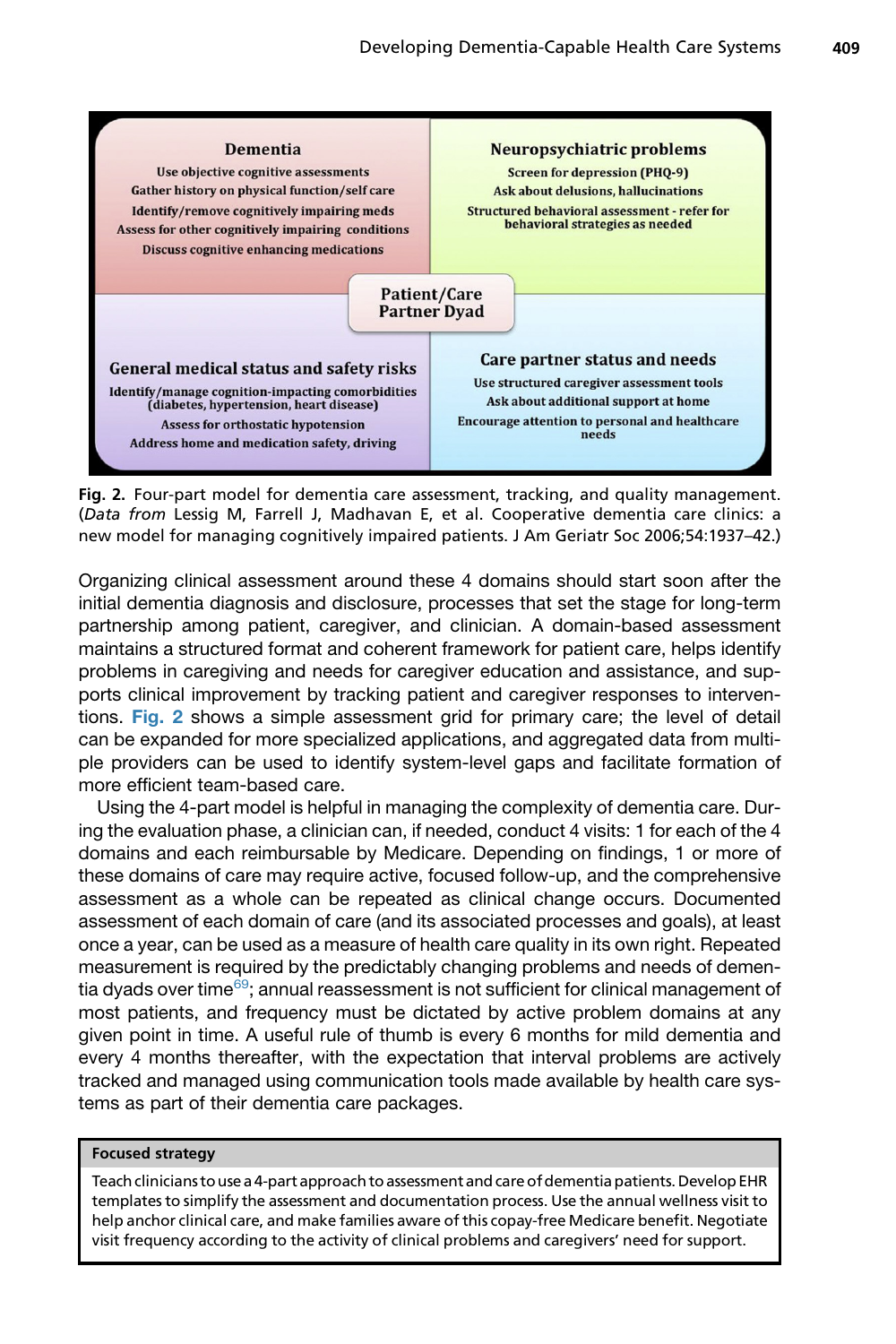# Step 9. Plan for Complexity (and Measure It)

Managing complex care calls for systematic, planned actions that simplify goals and promote a sense of coherence for both patient/caregiver networks and clinicians. Three complementary approaches are especially promising: taking patient-centered care seriously; making care coordinators members of the clinical team<sup> $70,71$ </sup>; and developing quantitative methods to deal pragmatically with the joint effects of multimorbidity, demographic influences on health and health care, and features of health care organizations, to name a few of the sources of complexity. One new quantitative method, the Geriatric Complexity of Care Index  $(GXI),<sup>72</sup>$  $(GXI),<sup>72</sup>$  $(GXI),<sup>72</sup>$  groups patients with dissimilar clinical problems by indexing the expected intensity of primary care management. In an initial study, $72$  the GXI was superior to conventional comorbidity measures in predicting ambulatory care visit numbers, exposure to polypharmacy, and total number of quality measures that would apply to each patient, but not other outcomes, and the conditions it measures are not all found in clinical or health systems data. However, the principles of measuring disease complexity are important for future development of guidelines for managing complexity in practice.<sup>[73,74](#page-24-0)</sup>

Patient-centered care aims to extend care beyond disease management to incorporate its lived reality and the goals, values, and priorities of patients and families. Organizational innovations such as patient-centered medical homes can improve patient experience and reduce clinician burnout. $75,76$  Medical home–like concepts specific for dementia care (specialty-led medical neighborhoods $^{77}$ ) have been described in both geriatric<sup>[78](#page-24-0)</sup> and geropsychiatric outpatient<sup>[79](#page-24-0)</sup> settings. Models like these bring specialist expertise to the diagnostic, neurobehavioral, medical, and family caregiving complexity inherent in much of dementia care and show how to operationalize the concept of dementia as an organizing principle for health care. They do not answer the undersupply of dementia specialists or the difficulties of translating multidomain care models into sustainable programs in health systems. This strategy requires solutions at higher levels of health care organization than the clinician-dyad encounter.

### Focused strategy

Test the value of quantitative tools to identify groups of patients with varying needs for specialized care and meet those needs through patient-centered, coordinated, and actively managed care plans.

# Step 10. Negotiate Defined Roles and Responsibilities for All Partners in Care, and Integrate Them by Care Coordination

# The role of the PCP

In response to the global undersupply of specialists to care for patients with dementia, a panel of dementia specialists and PCPs in the European Union proposed modest but specific roles for the PCP in a 2009 position paper.<sup>[80](#page-24-0)</sup> The panel assigned responsibility to the PCP for case finding, diagnosis, and management of uncomplicated dementia, including identification and monitoring of dementia-associated risks (e.g., falls, neuropsychiatric symptoms, and poor nutrition). Additional responsibilities within the scope of primary care practice are to provide up-to-date preventive and therapeutic interventions and basic counseling and education for family caregivers, with the goal of crisis prevention.

Families' needs for information, support, and referral for community-based services eventually go beyond those basic elements; many caregivers have several different unmet needs that require engagement of a mix of medical and psychosocial care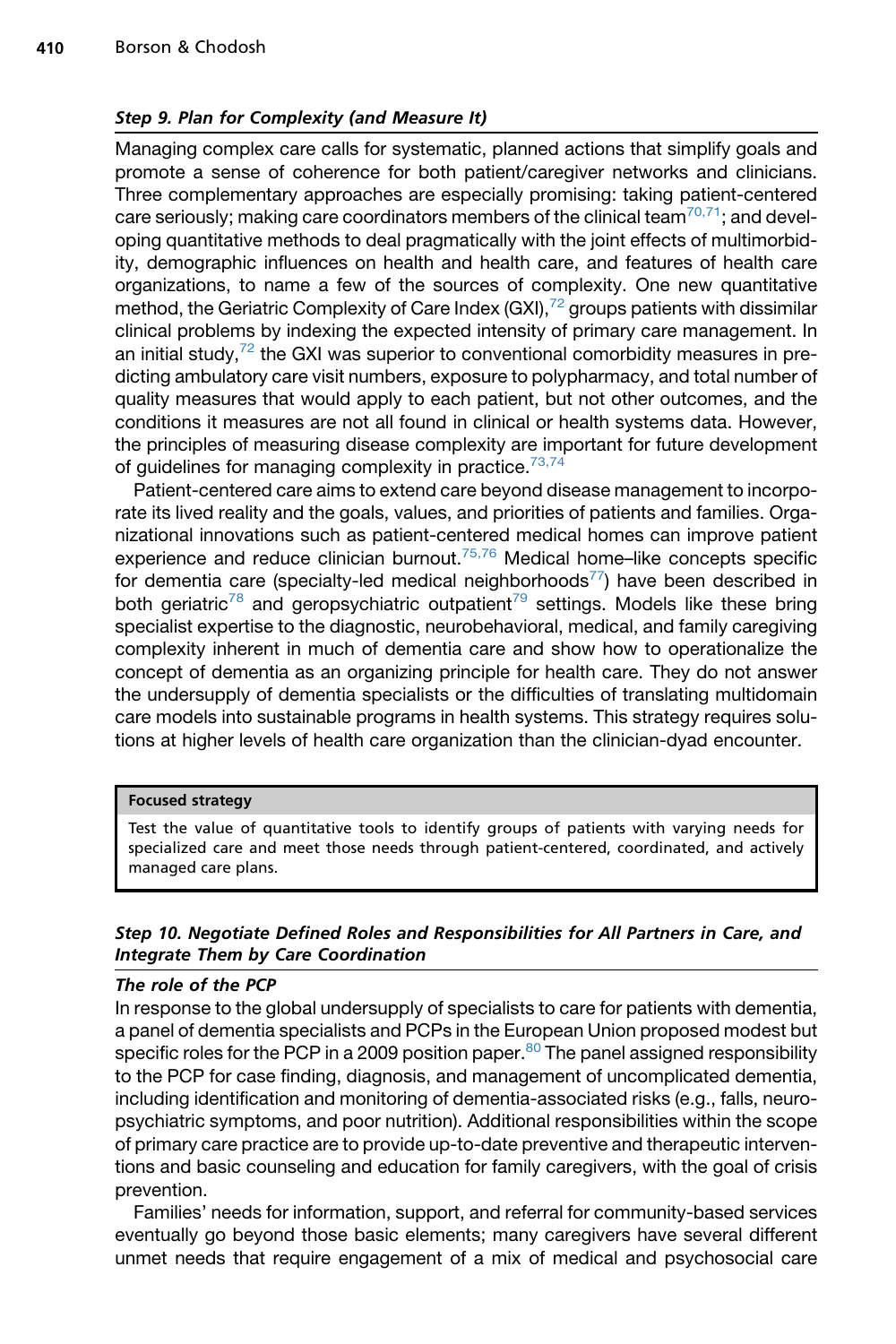providers, $66$  who may not communicate effectively or coordinate care without explicit connecting steps. The expertise required to assess dyadic needs, individualize psychosocial interventions, and monitor functional risks is most readily found in specially trained nonphysician providers. Randomized trials have reported successful care management by social workers,  $81$  advanced practice nurses,  $82$  and occupational ther-apists,<sup>[83](#page-24-0)</sup> working flexibly as interventionists, dementia care managers, communication specialists, and early-warning systems for emerging problems.

If these models are successful in improving quality of care, why are they not more widely implemented? One reason is financial: none has focused on reducing highcost care (e.g., preventable hospitalizations) as an outcome, and none has shown  $cost$  savings $84,85$  or cost neutrality. Care coordination models are covered inconsistently or not at all by health insurance. Medicare explicitly excludes payment for a clinician's work with family members on behalf of a patient unless the patient is present, yet much of what caregivers need in terms of information, explanation, and skills to manage a demented patient's health care is best provided in separate caregiver visits.

## The role of community-based organizations

Some of the roles piloted by social workers in dementia care management trials, especially caregiver education, support, and referral for community services, can be effectively delivered through direct partnership between providers in a health care system and community-based organizations (CBOs), such as the Alzheimer's Association. Partnership is more successful when they share a common computerized record.<sup>[84](#page-24-0)</sup> These collaborations bring value, but integration of CBO interventions and clinical care is not automatically robust.  $86,87$  One Alzheimer's Association chapter has built, through intensive outreach to and between physicians, a growing network of providers and clinics who refer patients by word of mouth or via Direct Connect, a fax referral program from the physician's office or clinic to chapter staff. Sixty-one percent of Direct Connect referrals resulted in successful contact with patients and caregivers. Over 3 years, the Association increased the number of physician relationships from 113 to 498; Fig. 3 shows results of this physician outreach effort created and led by staff at the Alzheimer's Association/Minnesota-North Dakota Chapter (with funding by the GHR Foundation).



Fig. 3. Enhancing connectivity between physicians and the Alzheimer's Association. (Courtesy of Michelle Barclay, MA, Alyssa Aguirre, LCSW, and Maria Clarys, BA, Alzheimer's Association Minnesota/North Dakota Chapter.)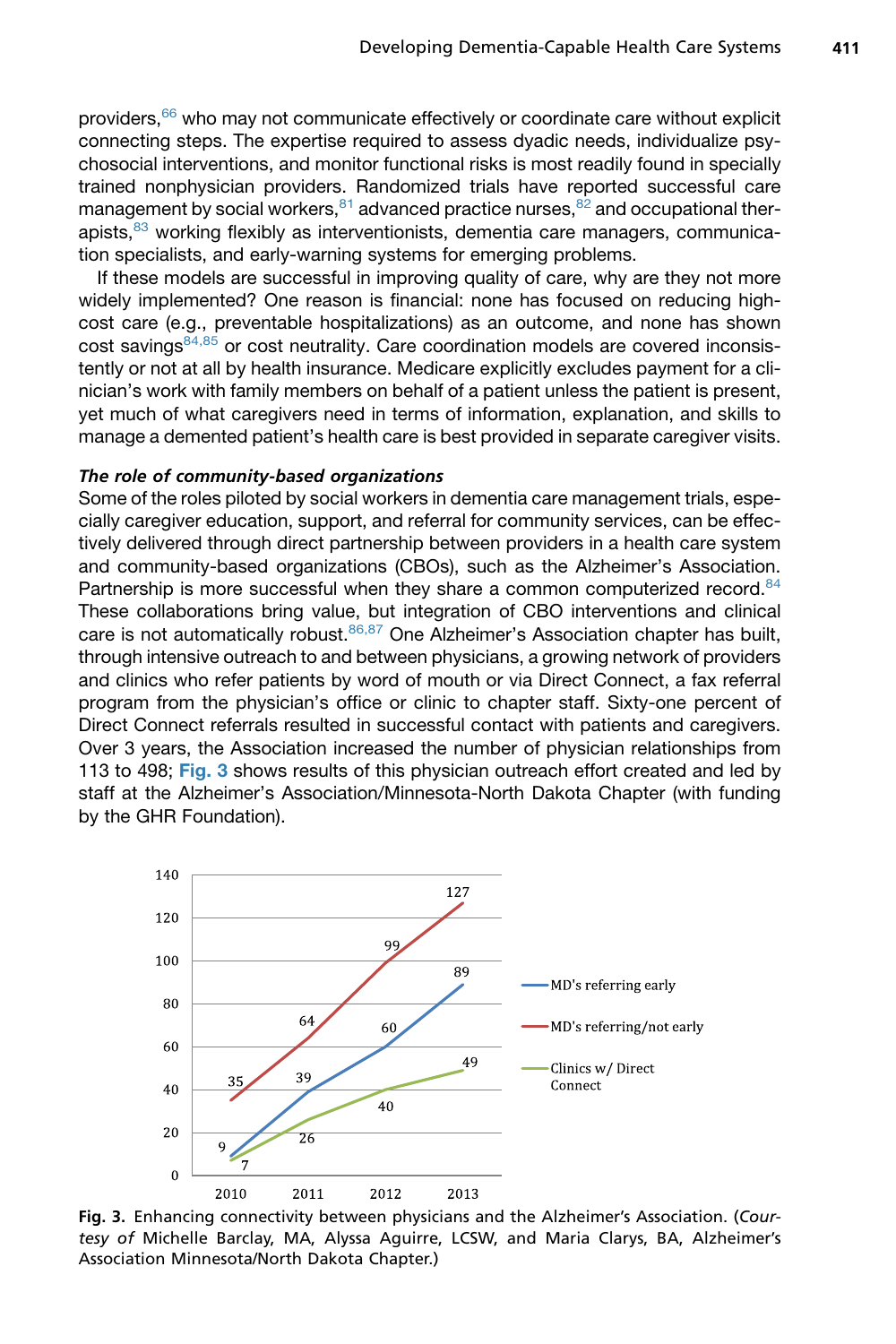#### The dementia care manager within the health care system

The single most effective innovation to improve dementia care is the hiring and training of dedicated care managers who facilitate optimal use of community resources, coordinate care between CBOs and medical providers, and contribute management activ-ities specific to their own discipline.<sup>[88](#page-24-0)</sup> Models of dementia care with superior outcomes in randomized trials use either social workers or advanced practice nurses as care managers. Comparison of 6 randomized controlled trials using a structured case management evaluation tool<sup>[89](#page-24-0)</sup> showed that higher intensity of care management and fuller integration of health and social care services (and in some instances, acute and long-term care settings) were common to the best-performing models.

#### Focused strategy

Recruit or retrain social workers or advanced practice nurses to provide dementia-specific care management and act as peer champions. This is an efficient way to rapidly increase dementia care capacity.

# Step 11. Create Effective Communication Tools that Make Information Accessible to Providers, Family and Community Care Partners, and Care Managers

Health care systems face unprecedented challenges to supporting effective, sustained communication between providers and patients. How much time providers allocate (the length and focus of a visit, time spent talking vs doing) is increasingly defined and controlled by systems that use large provider panels, and by the payment arrangements they make with providers and insurers, although independent office practices struggle with the same issues. Short, single-problem visits, still driven by traditional views of the medical encounter as a 1-way transaction focused on bodily injuries and short-term ills, leave little room for complexity. Complexity (in age, functional status, comorbid disease, emotional and behavioral influences, and socialrelational qualities that have much to do with chronic disease management) calls on clinicians to use excellent cognitive skills. These skills embody the ability and willingness to think through and integrate complex information into a coherent approach to the patient, preferably one that is contextual, social, and relational in addition to disease focused, to communicate clear and manageable goals and recommendations for care, and to acknowledge the potential burden of care and negotiate around it.

At the process level, dementia care exaggerates the divide between the improvements in organizational efficiency and factual accuracy expected from burgeoning communication and medical record technologies, and the homely virtues of learning about and attending to the patient's and family's needs, wants, and preferences over time, which are core tenets of high-quality care and care that is patient centered.[90](#page-24-0) Nevertheless, high-quality communication is an indispensable feature of a dementia-capable health care system. Its content includes gathering accurate and meaningful information from patients and families; delivering health care information in understandable ways at the right time and to the right people; detecting communication barriers and correcting miscommunication; and having time to ensure sufficient opportunity and access to channels of communication. These elements build and strengthen relationships, and strong relationships between providers and dyads are the basis of effective long-term management. Responsibility for effective communication resides within the human interaction that occurs during the clinical encounter, but health care systems can facilitate or impede the process by the way they craft and deploy new communication tools.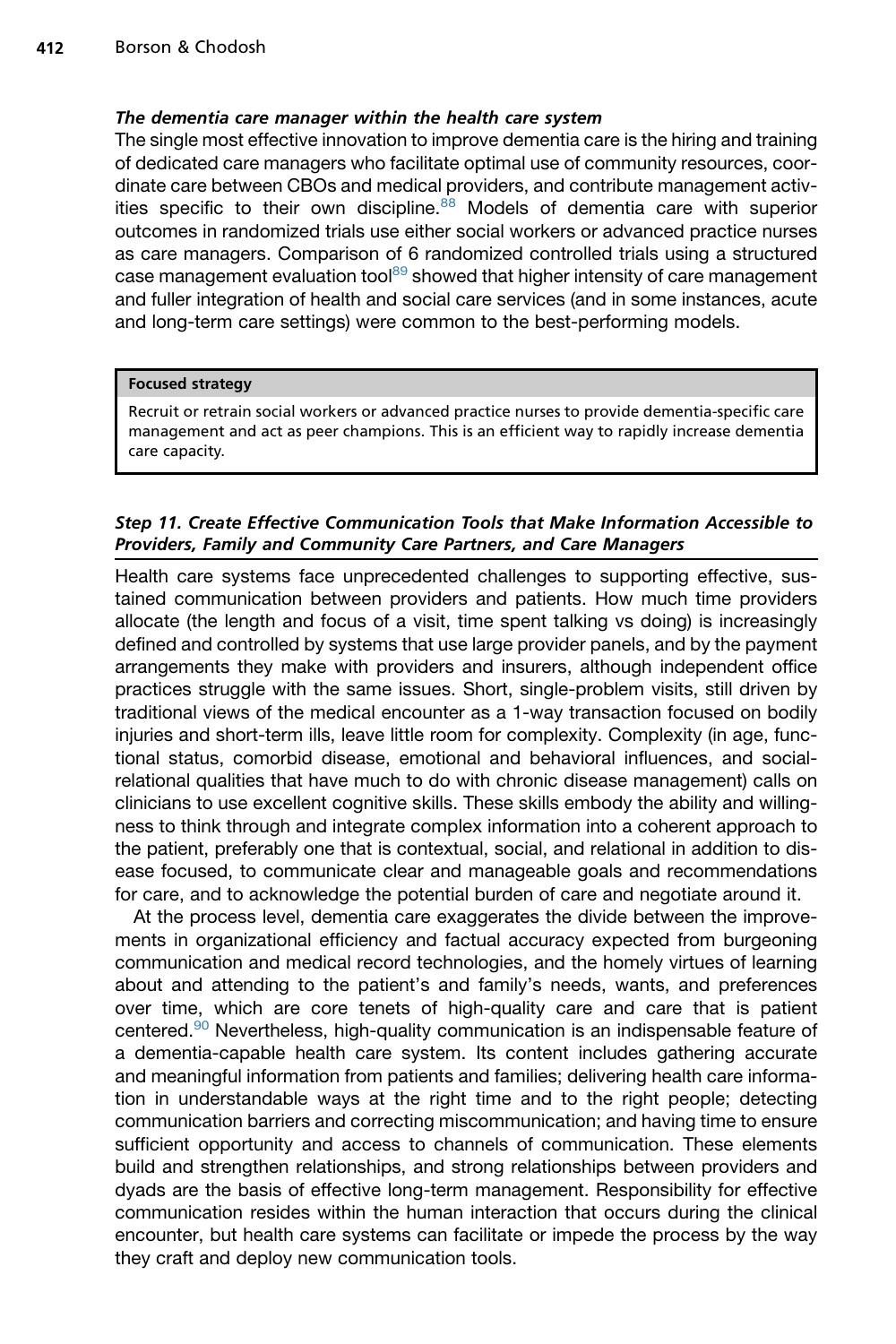#### Focused strategy

Use easy to understand patient/caregiver questionnaires, problem-based information sheets, and EHR-based patient portals for information transfer. Narrow the focus of the clinical visit to a specific dementia-related problem, and conclude with an action plan. Follow up on the plan. Make it easy to access the PCP's assistant by telephone, email, and fax. Consider individual patient information clearinghouses that exploit EHR capabilities to support multidirectional communication.

# Step 12. Make PCP Job Satisfaction a Priority

Large health systems have many patients with dementia, but individual PCPs typically have few. Providers would understandably be reluctant to take on greater numbers, anticipating the higher intensity that can be associated with seeing and managing dementia differently, unless health systems embrace new tools to manage this intensity. Relatively simple changes at the level of the clinical encounter and the health care organization could speed improvements in care. At the encounter level, changes include: (1) focused previsit assessments delegated to other members of the primary care team (medical assistants, nurses); (2) brief assessment instruments that are relevant to the goals of care and patient/family needs and are easily accessible in the EHR; (3) communication protocols for managing between-visit questions and needs; (4) medical assistants as scribes (or more user-friendly EHR interfaces and templates) for medical record documentation during the office visit; and (5) brief EHRaccessible, problem-specific management "pearls" to reinforce on-the-spot education. Providers who are better informed find it easier to address dementia-related issues and can use their time more efficiently and effectively. Spending more time face to face with patients and families (and less time managing the administrative aspects of care) improves both physician and patient satisfaction and can even return joy to the physician's practice life. $91$  This situation results in more meaningful relationships between patients, families, and physicians, greater professional satisfaction and sense of accomplishment, and more sustainable care.

At the organizational level, planning for dementia care improvement relies on acquiring better data about the scope and nature of the need. Using the annual wellness visit as a practice standard to estimate the prevalence of cognitive impairment and associated medical complexity, identify actual or potential caregivers in the lives of affected patients, and evaluate urgent needs for dementia-specific care $66$ would streamline estimation of how many, and where, staff need to be prepared to deliver it.

### SUMMARY

Development of dementia-capable health systems requires simpler, yet broader, clinical paradigms than those used by dementia specialists in their own practices, and whose work has provided most of what we know about caring for patients with dementia. Methods and models can be friendly to primary care clinicians and to systems concerned about improving patient experience and quality of care without incurring large excess costs. Much of the work to improve care focuses first on highly symptomatic patients and burdened caregivers; this care can be well managed by social work or nursing disciplines, in close, team-based coordination with PCPs. Such collabora-tive models have shown improved care quality and psychosocial outcomes.<sup>[81,88](#page-24-0)</sup> Implementing proven models of care and improving general health outcomes and utilization profiles for patients and caregivers are the next thresholds.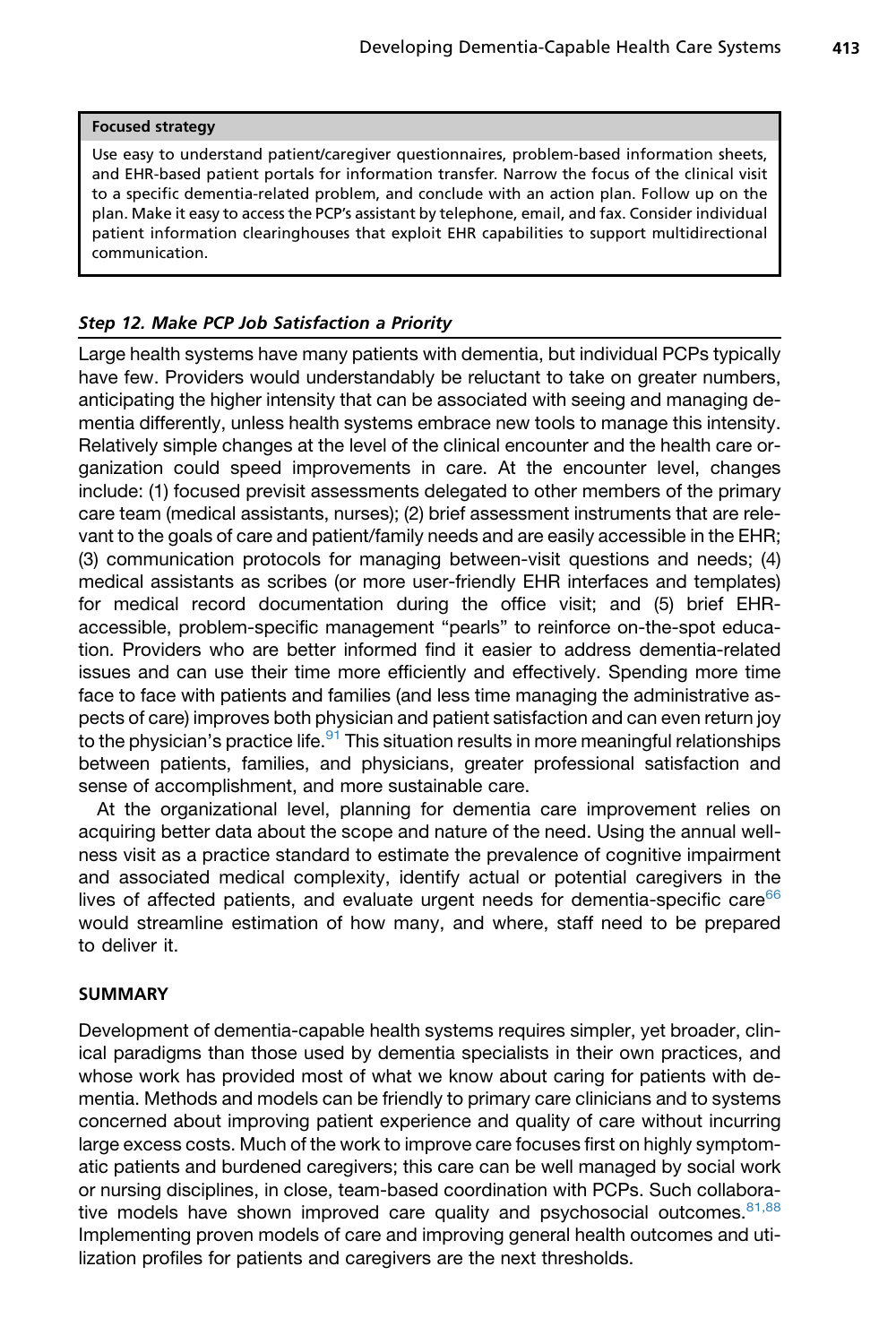Given the small numbers of patients with dementia seen by most PCPs, a dementia care management system that is shared among several PCPs is sensible and can be activated through enhanced communication systems for patient/caregiver dyads, physicians, and care managers that are supported by EHR packages. However, no care management system works without dementia-capable PCPs who manage patients' chronic diseases and who understand that the psychosocial care provided by care managers is integral to patients' health care. Nor does a care management system work without health systems that place high priority on relationships between providers and patient/caregiver dyads. With engaged PCPs and care managers, the clinical efforts of dementia specialists (in short supply) can then be selectively directed toward complicated diagnostic and management issues and to supporting and overseeing several dementia care management teams within the same primary care system.

The 12-step program we propose in this article is designed to support clinicians and health care systems in a phased process of becoming dementia capable. The steps are conceptually linked (each contributes a key component), but not all must be implemented at once. Some steps, such as timely recognition of cognitive impairment, can be quickly accomplished (and are already financially incentivized under Medicare) through implementation of the annual wellness visit within a practice or system. Others, such as modifications to the EHR to facilitate accurate dementia diagnosis, quality management, and communication, require more investment of time and resources. Care management training for a limited group of staff, social work, or nursing professionals requires an intermediate, but still small, level of organizational commitment.

Any proposal for health care redesign for a specific condition begs the question of how priorities are set. Is dementia care of high enough priority to justify the necessary investment? National initiatives argue 'yes': the National Alzheimer's Plan calls for substantive improvements in health care quality for patients with dementia and in support and assistance for family caregivers. $92$  New dementia care quality measures $69$  have been authorized for physician incentive payments under the Physician Quality Reporting System. Do all patients with dementia and all caregivers require the full scope or intensity of services possible within the structure shown in Fig. 4? Clearly not,  $66$  or not all at the same time, but when they need it, all deserve access to the best that health care can provide: multicomponent services, flexibly combined, that can be quickly engaged when needed and stand ready until they are.



Fig. 4. Structuring the dementia-capable health care system.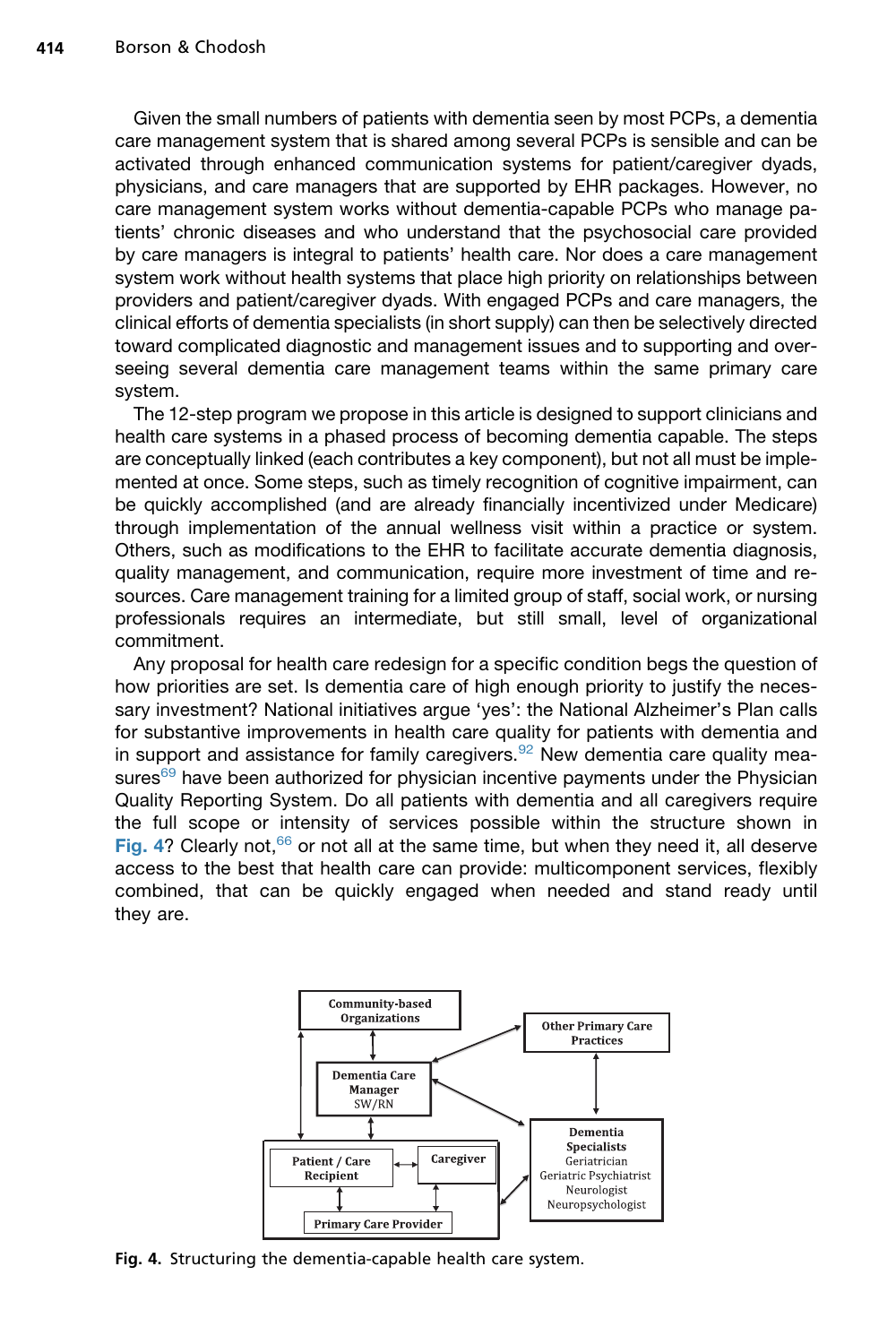## <span id="page-20-0"></span>ACKNOWLEDGMENTS

The term "dementia capable" was first developed for a 1990 study conducted by the US Office of Technology Assessment (US Congress, Office of Technology Assessment, *Confused Minds, Burdened Families: Finding Help for People with Alzheimer's and Other Dementias*, OTA-13A-403. Washington DC: US Government Printing Office, July 1990). Thanks to Katie Maslow for this citation, and to Drs Tatiana Sadak, J. Riley McCarten, Wayne Flicker, and David Netboy for helpful comments that improved the article.

# **REFERENCES**

- 1. [Hebert LE, Weuve J, Scherr PA, et al. Alzheimer disease in the United States](http://refhub.elsevier.com/S0749-0690(14)00046-9/sref1) [\(2010-2050\) estimated using the 2010 census. Neurology 2013;80:1778–83.](http://refhub.elsevier.com/S0749-0690(14)00046-9/sref1)
- 2. [Hurd MD, Martorell P, Delavande A, et al. Monetary costs of dementia in the](http://refhub.elsevier.com/S0749-0690(14)00046-9/sref2) [United States. N Engl J Med 2013;368:1326–34](http://refhub.elsevier.com/S0749-0690(14)00046-9/sref2).
- 3. [Fortinsky RH, Zlateva I, Delaney C, et al. Primary care physicians' dementia care](http://refhub.elsevier.com/S0749-0690(14)00046-9/sref3) [practices: evidence of geographic variation. Gerontologist 2010;50:179–91.](http://refhub.elsevier.com/S0749-0690(14)00046-9/sref3)
- 4. [Altschuler J, Margolius D, Bodenheimer T, et al. Estimating a reasonable patient](http://refhub.elsevier.com/S0749-0690(14)00046-9/sref4) [panel size for primary care physicians with team-based task delegation. Ann](http://refhub.elsevier.com/S0749-0690(14)00046-9/sref4) [Fam Med 2012;10:396–400.](http://refhub.elsevier.com/S0749-0690(14)00046-9/sref4)
- 5. US Bureau of the Census: The Older Population: 2010. US Government 2011. <https://www.census.gov/compendia/statab/2012/tables/12s0007.pdf>. Accessed February 1, 2014.
- 6. [Borson S, Scanlan JM, Watanabe J, et al. Improving identification of cognitive](http://refhub.elsevier.com/S0749-0690(14)00046-9/sref5) [impairment in primary care. Int J Geriatr Psychiatry 2006;21:349–55](http://refhub.elsevier.com/S0749-0690(14)00046-9/sref5).
- 7. [Purvis S, Brenny-Fitzpatrick M. Innovative use of electronic health record reports](http://refhub.elsevier.com/S0749-0690(14)00046-9/sref6) [by clinical nurse specialists. Clin Nurse Spec 2010;24:289–94](http://refhub.elsevier.com/S0749-0690(14)00046-9/sref6).
- 8. [Wilcock J, Iliffe S, Griffin M, et al. Tailored educational intervention for primary](http://refhub.elsevier.com/S0749-0690(14)00046-9/sref7) [care to improve the management of dementia: the EVIDEM-ED cluster random](http://refhub.elsevier.com/S0749-0690(14)00046-9/sref7)[ized controlled trial. Trials 2013;14:397–406.](http://refhub.elsevier.com/S0749-0690(14)00046-9/sref7)
- 9. [Elsawy B, Higgins KE. The geriatric assessment. Am Fam Physician 2011;83:](http://refhub.elsevier.com/S0749-0690(14)00046-9/sref8) [48–56](http://refhub.elsevier.com/S0749-0690(14)00046-9/sref8).
- 10. [Pfennig A, Littmann E, Bauer M. Neurocognitive impairment and dementia in](http://refhub.elsevier.com/S0749-0690(14)00046-9/sref9) [mood disorders. J Neuropsychiatry Clin Neurosci 2007;19:373–82.](http://refhub.elsevier.com/S0749-0690(14)00046-9/sref9)
- 11. [Pugh MJ, Marcum ZA, Copeland LA, et al. The quality of quality measures:](http://refhub.elsevier.com/S0749-0690(14)00046-9/sref10) [HEDIS\(R\) quality measures for medication management in the elderly and out](http://refhub.elsevier.com/S0749-0690(14)00046-9/sref10)[comes associated with new exposure. Drugs Aging 2013;30:645–54](http://refhub.elsevier.com/S0749-0690(14)00046-9/sref10).
- 12. [Lazaroff A, Morishita L, Schoephoerster G, et al. Using dementia as the orga](http://refhub.elsevier.com/S0749-0690(14)00046-9/sref11)[nizing principle when caring for patients with dementia and comorbidities.](http://refhub.elsevier.com/S0749-0690(14)00046-9/sref11) [Minn Med 2013;96:41–6](http://refhub.elsevier.com/S0749-0690(14)00046-9/sref11).
- 13. [van den Dungen P, van Marwijk HW, van der Horst HE, et al. The accuracy of](http://refhub.elsevier.com/S0749-0690(14)00046-9/sref12) [family physicians' dementia diagnoses at different stages of dementia: a sys](http://refhub.elsevier.com/S0749-0690(14)00046-9/sref12)[tematic review. Int J Geriatr Psychiatry 2012;27:342–54.](http://refhub.elsevier.com/S0749-0690(14)00046-9/sref12)
- 14. [Chodosh J, Petitti DB, Elliott M, et al. Physician recognition of cognitive impair](http://refhub.elsevier.com/S0749-0690(14)00046-9/sref13)[ment: evaluating the need for improvement. J Am Geriatr Soc 2004;52:1051–9](http://refhub.elsevier.com/S0749-0690(14)00046-9/sref13).
- 15. [Harris DP, Chodosh J, Vassar SD, et al. Primary care providers' views of chal](http://refhub.elsevier.com/S0749-0690(14)00046-9/sref14)[lenges and rewards of dementia care relative to other conditions. J Am Geriatr](http://refhub.elsevier.com/S0749-0690(14)00046-9/sref14) [Soc 2009;57:2209–16](http://refhub.elsevier.com/S0749-0690(14)00046-9/sref14).
- 16. [Cameron MJ, Horst M, Lawhorne LW, et al. Evaluation of academic detailing for](http://refhub.elsevier.com/S0749-0690(14)00046-9/sref15) [primary care physician dementia education. Am J Alzheimers Dis Other Demen](http://refhub.elsevier.com/S0749-0690(14)00046-9/sref15) [2010;25:333–9.](http://refhub.elsevier.com/S0749-0690(14)00046-9/sref15)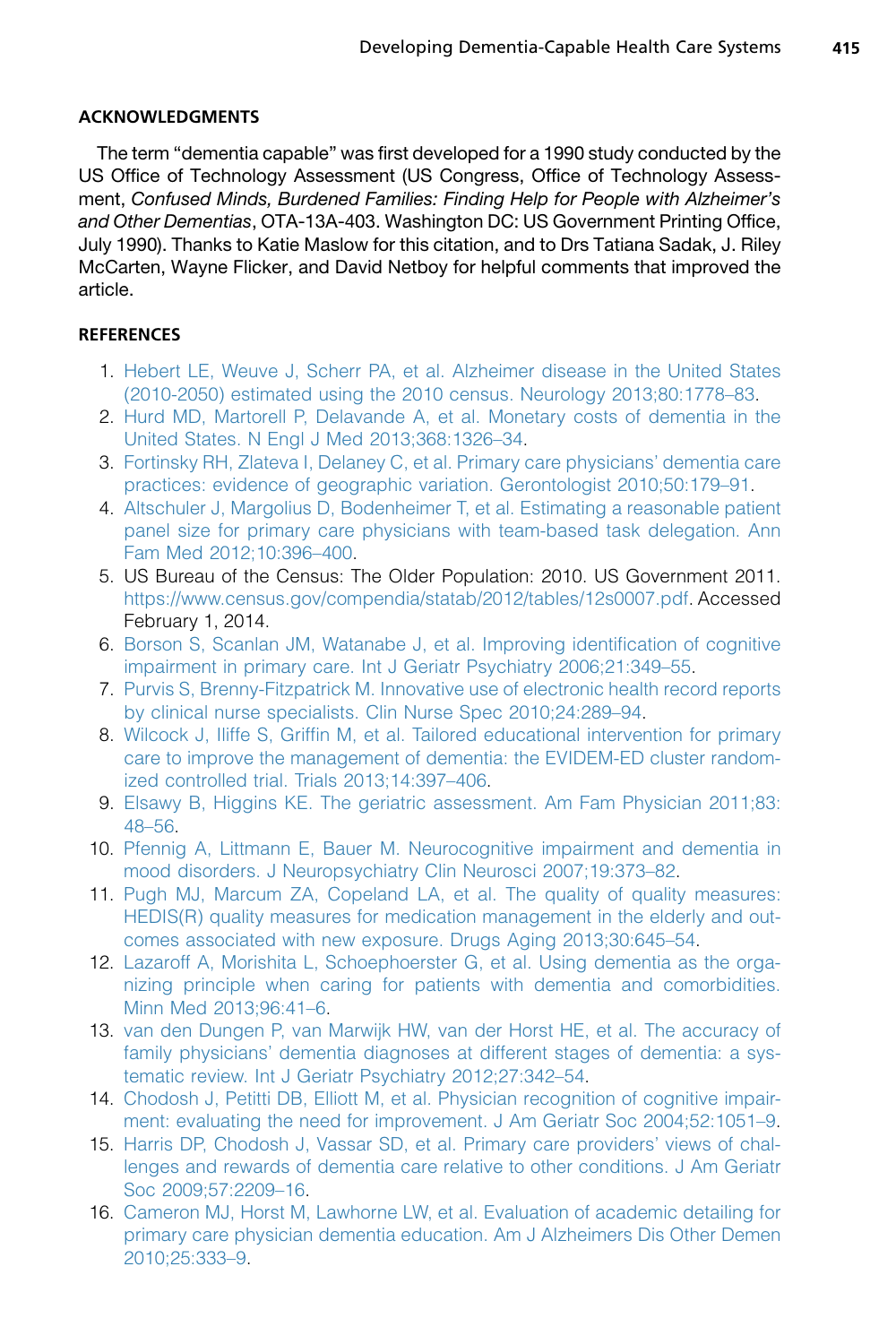- <span id="page-21-0"></span>17. Health Resources and Services Administration (HRSA). Geriatrics and allied health: comprehensive geriatric education programs. Available at: [http://bhpr.](http://bhpr.hrsa.gov/grants/geriatrics) [hrsa.gov/grants/geriatrics.](http://bhpr.hrsa.gov/grants/geriatrics) Accessed November 9, 2009.
- 18. [Ashford JW, Borson S, O'Hara R, et al. Should older adults be screened for de](http://refhub.elsevier.com/S0749-0690(14)00046-9/sref16)[mentia? Alzheimers Dement 2006;2:76–85](http://refhub.elsevier.com/S0749-0690(14)00046-9/sref16).
- 19. [Lin JS, O'Connor E, Rossom RC, et al. Screening for cognitive impairment in](http://refhub.elsevier.com/S0749-0690(14)00046-9/sref17) [older adults: a systematic review for the US Preventive Services Task Force.](http://refhub.elsevier.com/S0749-0690(14)00046-9/sref17) [Ann Intern Med 2013;159:601–12.](http://refhub.elsevier.com/S0749-0690(14)00046-9/sref17)
- 20. [McCarten JR, Anderson P, Kuskowski MA, et al. Finding dementia in primary care:](http://refhub.elsevier.com/S0749-0690(14)00046-9/sref18) [the results of a clinical demonstration project. J Am Geriatr Soc 2012;60:210–7.](http://refhub.elsevier.com/S0749-0690(14)00046-9/sref18)
- 21. [Cordell CB, Borson S, Boustani M, et al, Medicare Detection of Cognitive Impair](http://refhub.elsevier.com/S0749-0690(14)00046-9/sref19)[ment Workgroup. Alzheimer's Association recommendations for operationalizing](http://refhub.elsevier.com/S0749-0690(14)00046-9/sref19) [the detection of cognitive impairment during the Medicare Annual Wellness Visit](http://refhub.elsevier.com/S0749-0690(14)00046-9/sref19) [in a primary care setting. Alzheimers Dement 2013;9:141–50](http://refhub.elsevier.com/S0749-0690(14)00046-9/sref19).
- 22. [Holsinger T, Plassman BL, Stechuchak KM, et al. Screening for cognitive impair](http://refhub.elsevier.com/S0749-0690(14)00046-9/sref20)[ment: comparing the performance of four instruments in primary care. J Am Ger](http://refhub.elsevier.com/S0749-0690(14)00046-9/sref20)[iatr Soc 2012;60:1027–36](http://refhub.elsevier.com/S0749-0690(14)00046-9/sref20).
- 23. [Scanlan J, Borson S. The Mini-Cog: receiver operating characteristics with](http://refhub.elsevier.com/S0749-0690(14)00046-9/sref21) [expert and naive raters. Int J Geriatr Psychiatry 2001;16:216–22.](http://refhub.elsevier.com/S0749-0690(14)00046-9/sref21)
- 24. [Borson S, Scanlan J, Hummel J, et al. Implementing routine cognitive screening](http://refhub.elsevier.com/S0749-0690(14)00046-9/sref22) [of older adults in primary care: process and impact on physician behavior.](http://refhub.elsevier.com/S0749-0690(14)00046-9/sref22) [J Gen Intern Med 2007;22:811–7.](http://refhub.elsevier.com/S0749-0690(14)00046-9/sref22)
- 25. [Borson S, Scanlan J, Brush M, et al. The Mini-Cog: a cognitive 'vital signs' mea](http://refhub.elsevier.com/S0749-0690(14)00046-9/sref23)[sure for dementia screening in multi-lingual elderly. Int J Geriatr Psychiatry 2000;](http://refhub.elsevier.com/S0749-0690(14)00046-9/sref23) [15:1021–7.](http://refhub.elsevier.com/S0749-0690(14)00046-9/sref23)
- 26. [Boustani M, Peterson B, Hanson L, et al. Screening for dementia in primary care:](http://refhub.elsevier.com/S0749-0690(14)00046-9/sref24) [a summary of the evidence for the US Preventive Services Task Force. Ann](http://refhub.elsevier.com/S0749-0690(14)00046-9/sref24) [Intern Med 2003;138:927–37](http://refhub.elsevier.com/S0749-0690(14)00046-9/sref24).
- 27. Group Health Cooperative. Dementia and cognitive impairment: diagnosis and treatment guideline. 2009. Available at: [http://www.ghc.org/all-sites/guidelines/](http://www.ghc.org/all-sites/guidelines/dementia.pdf) [dementia.pdf.](http://www.ghc.org/all-sites/guidelines/dementia.pdf) Accessed January 8, 2013, 2013.
- 28. [Rikkert MG, Tona KD, Janssen L, et al. Validity, reliability, and feasibility of clin](http://refhub.elsevier.com/S0749-0690(14)00046-9/sref25)[ical staging scales in dementia: a systematic review. Am J Alzheimers Dis Other](http://refhub.elsevier.com/S0749-0690(14)00046-9/sref25) [Demen 2011;26:357–65](http://refhub.elsevier.com/S0749-0690(14)00046-9/sref25).
- 29. [Ganguli M, Dodge HH, Shen C, et al. Alzheimer disease and mortality: a 15-year](http://refhub.elsevier.com/S0749-0690(14)00046-9/sref26) [epidemiological study. Arch Neurol 2005;62:779–84](http://refhub.elsevier.com/S0749-0690(14)00046-9/sref26).
- 30. [Larson EB, Shadlen MF, Wang L, et al. Survival after initial diagnosis of Alz](http://refhub.elsevier.com/S0749-0690(14)00046-9/sref27)[heimer disease. Ann Intern Med 2004;140:501–9](http://refhub.elsevier.com/S0749-0690(14)00046-9/sref27).
- 31. [Stubendorff K, Aarsland D, Minthon L, et al. The impact of autonomic dysfunc](http://refhub.elsevier.com/S0749-0690(14)00046-9/sref28)[tion on survival in patients with dementia with Lewy bodies and Parkinson's dis](http://refhub.elsevier.com/S0749-0690(14)00046-9/sref28)[ease with dementia. PLoS One 2012;7:e45451.](http://refhub.elsevier.com/S0749-0690(14)00046-9/sref28)
- 32. [Lee SJ, Leipzig RM, Walter LC. Incorporating lag time to benefit into prevention](http://refhub.elsevier.com/S0749-0690(14)00046-9/sref29) [decisions for older adults. JAMA 2013;310:2609–10.](http://refhub.elsevier.com/S0749-0690(14)00046-9/sref29)
- 33. [Lu FP, Lin KP, Kuo HK. Diabetes and the risk of multi-system aging phenotypes:](http://refhub.elsevier.com/S0749-0690(14)00046-9/sref30) [a systematic review and meta-analysis. PLoS One 2009;4:e4144.](http://refhub.elsevier.com/S0749-0690(14)00046-9/sref30)
- 34. [Punthakee Z, Miller ME, Launer LJ, et al, ACCORD Group of Investigators,](http://refhub.elsevier.com/S0749-0690(14)00046-9/sref31) [ACCORD-MIND Investigators. Poor cognitive function and risk of severe hypo](http://refhub.elsevier.com/S0749-0690(14)00046-9/sref31)[glycemia in type 2 diabetes: post hoc epidemiologic analysis of the ACCORD](http://refhub.elsevier.com/S0749-0690(14)00046-9/sref31) [trial. Diabetes Care 2012;35:787–93](http://refhub.elsevier.com/S0749-0690(14)00046-9/sref31).
- 35. [Whitmer RA, Karter AJ, Yaffe K, et al. Hypoglycemic episodes and risk of de](http://refhub.elsevier.com/S0749-0690(14)00046-9/sref32)[mentia in older patients with type 2 diabetes mellitus. JAMA 2009;301:1565–72.](http://refhub.elsevier.com/S0749-0690(14)00046-9/sref32)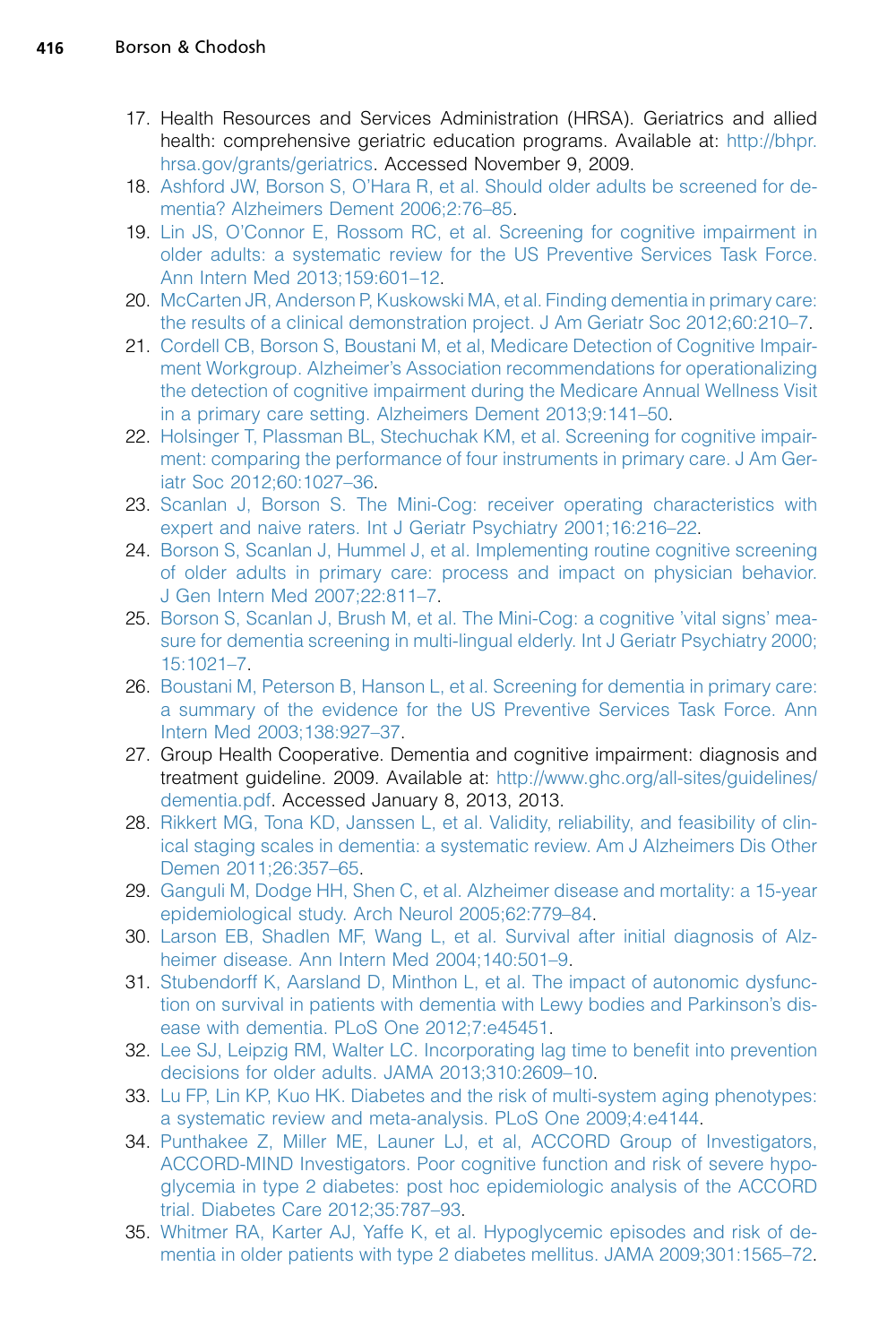- <span id="page-22-0"></span>36. [Yaffe K, Falvey CM, Hamilton N, et al, Health ABC Study. Association between](http://refhub.elsevier.com/S0749-0690(14)00046-9/sref33) [hypoglycemia and dementia in a biracial cohort of older adults with diabetes](http://refhub.elsevier.com/S0749-0690(14)00046-9/sref33) [mellitus. JAMA Intern Med 2013;173:1300–6](http://refhub.elsevier.com/S0749-0690(14)00046-9/sref33).
- 37. [Sue Kirkman M, Briscoe VJ, Clark N, et al, Consensus Development Conference](http://refhub.elsevier.com/S0749-0690(14)00046-9/sref34) [on Diabetes and Older Adults. Diabetes in older adults: a consensus report.](http://refhub.elsevier.com/S0749-0690(14)00046-9/sref34) [J Am Geriatr Soc 2012;60:2342–56](http://refhub.elsevier.com/S0749-0690(14)00046-9/sref34).
- 38. [James PA, Oparil S, Carter BL, et al. 2014 evidence-based guideline for the](http://refhub.elsevier.com/S0749-0690(14)00046-9/sref35) [management of high blood pressure in adults: report from the Panel Members](http://refhub.elsevier.com/S0749-0690(14)00046-9/sref35) [Appointed to the Eighth Joint National Committee \(JNC 8\). JAMA 2013;311:](http://refhub.elsevier.com/S0749-0690(14)00046-9/sref35) [507–20.](http://refhub.elsevier.com/S0749-0690(14)00046-9/sref35)
- 39. [Iverson DJ, Gronseth GS, Reger MA, et al. Practice parameter update: evalua](http://refhub.elsevier.com/S0749-0690(14)00046-9/sref36)[tion and management of driving risk in dementia: report of the Quality Standards](http://refhub.elsevier.com/S0749-0690(14)00046-9/sref36) [Subcommittee of the American Academy of Neurology. Neurology 2010;74:](http://refhub.elsevier.com/S0749-0690(14)00046-9/sref36) [1316–24.](http://refhub.elsevier.com/S0749-0690(14)00046-9/sref36)
- 40. [Oleske DM, Wilson RS, Bernard BA, et al. Epidemiology of injury in people with](http://refhub.elsevier.com/S0749-0690(14)00046-9/sref37) [Alzheimer's disease. J Am Geriatr Soc 1995;43:741–6.](http://refhub.elsevier.com/S0749-0690(14)00046-9/sref37)
- 41. [Tierney MC, Charles J, Naglie G, et al. Risk factors for harm in cognitively](http://refhub.elsevier.com/S0749-0690(14)00046-9/sref38) [impaired seniors who live alone: a prospective study. J Am Geriatr Soc 2004;](http://refhub.elsevier.com/S0749-0690(14)00046-9/sref38) [52:1435–41](http://refhub.elsevier.com/S0749-0690(14)00046-9/sref38).
- 42. [Lakey SL, Gray SL, Borson S. Assessment of older adults' knowledge of and](http://refhub.elsevier.com/S0749-0690(14)00046-9/sref39) [preferences for medication management tools and support systems. Ann Phar](http://refhub.elsevier.com/S0749-0690(14)00046-9/sref39)[macother 2009;43:1011–9](http://refhub.elsevier.com/S0749-0690(14)00046-9/sref39).
- 43. [Sela-Katz P, Rabinowitz I, Shugaev I, et al. Basic knowledge of the medication](http://refhub.elsevier.com/S0749-0690(14)00046-9/sref40) [regimen correlates with performance on cognitive function tests and diagnosis](http://refhub.elsevier.com/S0749-0690(14)00046-9/sref40) [of dementia in elderly patients referred to a geriatric assessment unit. Gerontol](http://refhub.elsevier.com/S0749-0690(14)00046-9/sref40) [2010;56:491–5.](http://refhub.elsevier.com/S0749-0690(14)00046-9/sref40)
- 44. [Allen SC, Jain M, Ragab S, et al. Acquisition and short-term retention of inhaler](http://refhub.elsevier.com/S0749-0690(14)00046-9/sref41) [techniques require intact executive function in elderly subjects. Age Ageing](http://refhub.elsevier.com/S0749-0690(14)00046-9/sref41) [2003;32:299–302.](http://refhub.elsevier.com/S0749-0690(14)00046-9/sref41)
- 45. [American Geriatrics Society Beers Criteria Update Expert Panel. Updated Beers](http://refhub.elsevier.com/S0749-0690(14)00046-9/sref42) [Criteria for potentially inappropriate medication use in older adults. J Am Geriatr](http://refhub.elsevier.com/S0749-0690(14)00046-9/sref42) [Soc 2012;60:616–31](http://refhub.elsevier.com/S0749-0690(14)00046-9/sref42).
- 46. [Gill SS, Anderson GM, Fischer HD, et al. Syncope and its consequences in pa](http://refhub.elsevier.com/S0749-0690(14)00046-9/sref43)[tients with dementia receiving cholinesterase inhibitors: a population-based](http://refhub.elsevier.com/S0749-0690(14)00046-9/sref43) [cohort study. Arch Intern Med 2009;169:867–73](http://refhub.elsevier.com/S0749-0690(14)00046-9/sref43).
- 47. [Bynum JP, Rabins PV, Weller W, et al. The relationship between a dementia diag](http://refhub.elsevier.com/S0749-0690(14)00046-9/sref44)[nosis, chronic illness, Medicare expenditures, and hospital use. J Am Geriatr](http://refhub.elsevier.com/S0749-0690(14)00046-9/sref44) [Soc 2004;52:187–94](http://refhub.elsevier.com/S0749-0690(14)00046-9/sref44).
- 48. [Phelan EA, Borson S, Grothaus L, et al. Association of incident dementia with](http://refhub.elsevier.com/S0749-0690(14)00046-9/sref45) [hospitalizations. JAMA 2012;307:165–72.](http://refhub.elsevier.com/S0749-0690(14)00046-9/sref45)
- 49. [Lin PJ, Fillit HM, Cohen JT, et al. Potentially avoidable hospitalizations among](http://refhub.elsevier.com/S0749-0690(14)00046-9/sref46) [Medicare beneficiaries with Alzheimer's disease and related disorders. Alz](http://refhub.elsevier.com/S0749-0690(14)00046-9/sref46)[heimers Dement 2013;9:30–8.](http://refhub.elsevier.com/S0749-0690(14)00046-9/sref46)
- 50. [Dodson JA, Truong TT, Towle VR, et al. Cognitive impairment in older adults with](http://refhub.elsevier.com/S0749-0690(14)00046-9/sref47) [heart failure: prevalence, documentation, and impact on outcomes. Am J Med](http://refhub.elsevier.com/S0749-0690(14)00046-9/sref47) [2013;126:120–6.](http://refhub.elsevier.com/S0749-0690(14)00046-9/sref47)
- 51. [Borson S, Scanlan JM, Lessig M, et al. Comorbidity in aging and dementia: scales](http://refhub.elsevier.com/S0749-0690(14)00046-9/sref48) [differ, and the difference matters. Am J Geriatr Psychiat 2010;18:999–1006.](http://refhub.elsevier.com/S0749-0690(14)00046-9/sref48)
- 52. [Abley C, Manthorpe J, Bond J, et al. Patients' and carers' views on communica](http://refhub.elsevier.com/S0749-0690(14)00046-9/sref49)[tion and information provision when undergoing assessments in memory ser](http://refhub.elsevier.com/S0749-0690(14)00046-9/sref49)[vices. J Health Serv Res Policy 2013;18:167–73](http://refhub.elsevier.com/S0749-0690(14)00046-9/sref49).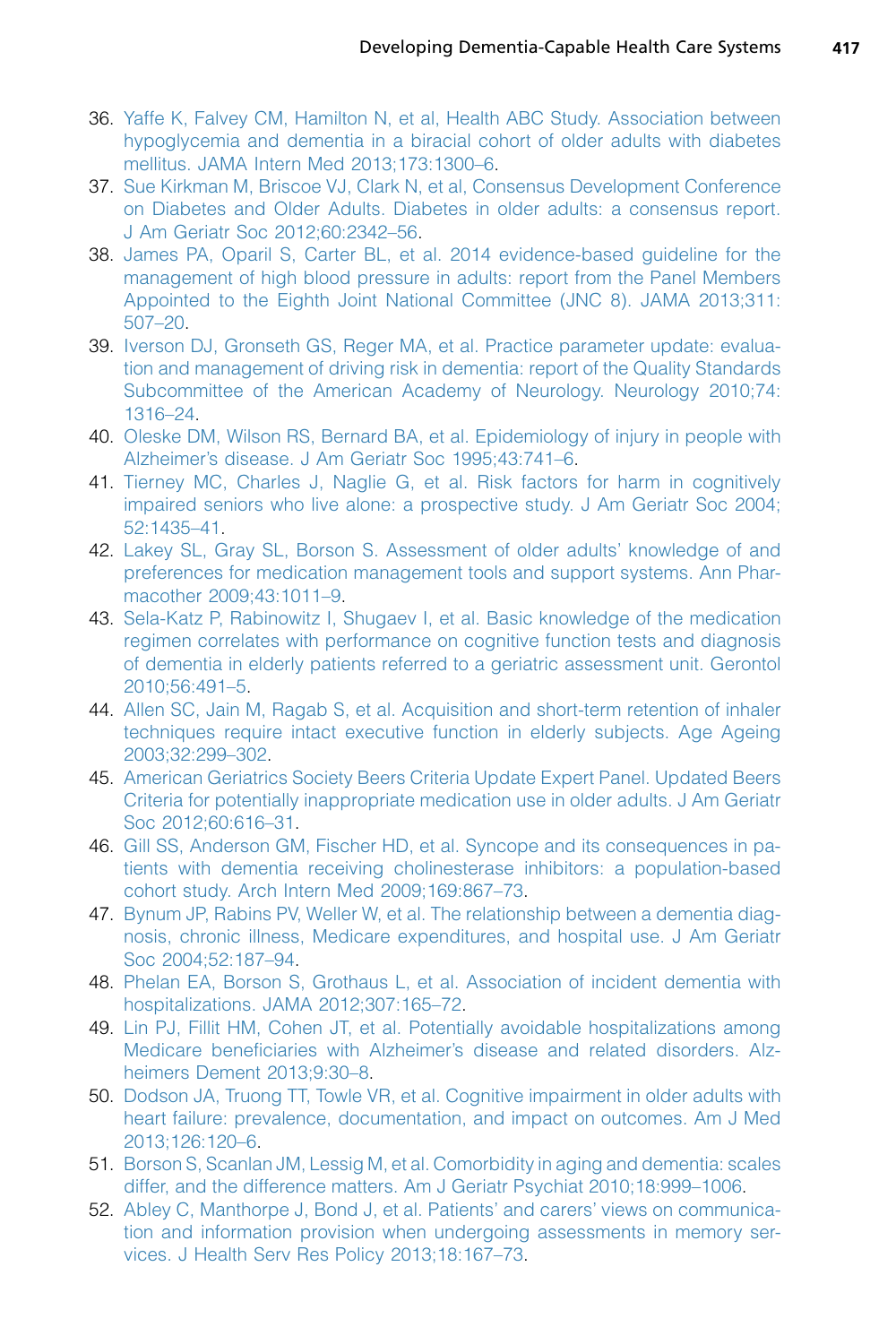- <span id="page-23-0"></span>53. [Manthorpe J, Samsi K, Campbell S, et al. From forgetfulness to dementia: clin](http://refhub.elsevier.com/S0749-0690(14)00046-9/sref50)[ical and commissioning implications of diagnostic experiences. Br J Gen Pract](http://refhub.elsevier.com/S0749-0690(14)00046-9/sref50) [2013;63:e69–75](http://refhub.elsevier.com/S0749-0690(14)00046-9/sref50).
- 54. [Dubbin LA, Chang JS, Shim JK. Cultural health capital and the interactional dy](http://refhub.elsevier.com/S0749-0690(14)00046-9/sref51)[namics of patient-centered care. Soc Sci Med 2013;93:113–20](http://refhub.elsevier.com/S0749-0690(14)00046-9/sref51).
- 55. [Epstein RM. Whole mind and shared mind in clinical decision-making. Patient](http://refhub.elsevier.com/S0749-0690(14)00046-9/sref52) [Educ Couns 2013;90:200–6](http://refhub.elsevier.com/S0749-0690(14)00046-9/sref52).
- 56. [Ducharme F, Levesque L, Lachance L, et al. Challenges associated with transi](http://refhub.elsevier.com/S0749-0690(14)00046-9/sref53)[tion to caregiver role following diagnostic disclosure of Alzheimer disease: a](http://refhub.elsevier.com/S0749-0690(14)00046-9/sref53) [descriptive study. Int J Nurs Stud 2011;48:1109–19.](http://refhub.elsevier.com/S0749-0690(14)00046-9/sref53)
- 57. [Ducharme FC, Levesque LL, Lachance LM, et al. "Learning to become a family](http://refhub.elsevier.com/S0749-0690(14)00046-9/sref54) [caregiver" efficacy of an intervention program for caregivers following diagnosis](http://refhub.elsevier.com/S0749-0690(14)00046-9/sref54) [of dementia in a relative. Gerontologist 2011;51:484–94.](http://refhub.elsevier.com/S0749-0690(14)00046-9/sref54)
- 58. Alzheimer's Association Facts and Figures 2013. Available at: [http://www.alz.](http://www.alz.org/downloads/facts_figures_2013.pdf) [org/downloads/facts\\_figures\\_2013.pdf](http://www.alz.org/downloads/facts_figures_2013.pdf). Accessed February 9, 2014.
- 59. [Schulz R, Beach SR. Caregiving as a risk factor for mortality: the Caregiver](http://refhub.elsevier.com/S0749-0690(14)00046-9/sref55) [Health Effects Study. JAMA 1999;282:2215–9.](http://refhub.elsevier.com/S0749-0690(14)00046-9/sref55)
- 60. [Vitaliano PP, Russo J, Young HM, et al. Predictors of burden in spouse care](http://refhub.elsevier.com/S0749-0690(14)00046-9/sref56)[givers of individuals with Alzheimer's disease. Psychol Aging 1991;6:392–402](http://refhub.elsevier.com/S0749-0690(14)00046-9/sref56).
- 61. [Vitaliano P, Strachan E, Dansie E, et al. Does caregiving cause psychological](http://refhub.elsevier.com/S0749-0690(14)00046-9/sref57) [distress? The case for familial and genetic vulnerabilities in female twins. Ann](http://refhub.elsevier.com/S0749-0690(14)00046-9/sref57) [Behav Med 2014;47\(2\):198–207](http://refhub.elsevier.com/S0749-0690(14)00046-9/sref57).
- 62. [Brodaty H, Arasaratnam C. Meta-analysis of nonpharmacological interventions](http://refhub.elsevier.com/S0749-0690(14)00046-9/sref58) [for neuropsychiatric symptoms of dementia. Am J Psychiatry 2012;169:946–53.](http://refhub.elsevier.com/S0749-0690(14)00046-9/sref58)
- 63. Hatch DJ, Dehart WB, Norton MC. Subjective stressors moderate effectiveness of a multi-component, multi-site intervention on caregiver depression and burden. Int J Geriatr Psychiatry 2014;29(4):406–13. [http://dx.doi.org/10.1002/](http://dx.doi.org/10.1002/gps.4019) [gps.4019](http://dx.doi.org/10.1002/gps.4019).
- 64. [Parker D, Mills S, Abbey J. Effectiveness of interventions that assist caregivers](http://refhub.elsevier.com/S0749-0690(14)00046-9/sref60) [to support people with dementia living in the community: a systematic review. Int](http://refhub.elsevier.com/S0749-0690(14)00046-9/sref60) [J Evid Based Healthc 2008;6:137–72.](http://refhub.elsevier.com/S0749-0690(14)00046-9/sref60)
- 65. [Suehs B, Shah S, Davis C, et al. Household members of persons with Alz](http://refhub.elsevier.com/S0749-0690(14)00046-9/sref61)[heimer's disease: health conditions, healthcare resource utilization, and health](http://refhub.elsevier.com/S0749-0690(14)00046-9/sref61)[care costs. J Am Geriatr Soc 2014;62\(3\):435–41](http://refhub.elsevier.com/S0749-0690(14)00046-9/sref61).
- 66. Borson S, Scanlan JM, Sadak T, et al. Dementia services mini-screen: a simple method to identify patients and caregivers in need of enhanced dementia care services. Am J Geriatr Psychiatry 2013. [http://dx.doi.org/10.1016/j.jagp.2013.](http://dx.doi.org/10.1016/j.jagp.2013.11.001) [11.001.](http://dx.doi.org/10.1016/j.jagp.2013.11.001) pii:S1064–7481(13)00401-6.
- 67. [Sinsky CA, Dugdale DC. Medicare payment for cognitive vs procedural care:](http://refhub.elsevier.com/S0749-0690(14)00046-9/sref63) [minding the gap. JAMA Intern Med 2013;173:1733–7](http://refhub.elsevier.com/S0749-0690(14)00046-9/sref63).
- 68. [Feil DG, MacLean C, Sultzer D. Quality indicators for the care of dementia in](http://refhub.elsevier.com/S0749-0690(14)00046-9/sref64) [vulnerable elders. J Am Geriatr Soc 2007;55\(Suppl 2\):S293–301.](http://refhub.elsevier.com/S0749-0690(14)00046-9/sref64)
- 69. [Odenheimer G, Borson S, Sanders AE, et al. Quality improvement in neurology:](http://refhub.elsevier.com/S0749-0690(14)00046-9/sref65) [dementia management quality measures. Neurology 2013;22\(81\):1545–9](http://refhub.elsevier.com/S0749-0690(14)00046-9/sref65).
- 70. [Smith SM, Soubhi H, Fortin M, et al. Managing patients with multimorbidity: sys](http://refhub.elsevier.com/S0749-0690(14)00046-9/sref66)[tematic review of interventions in primary care and community settings. BMJ](http://refhub.elsevier.com/S0749-0690(14)00046-9/sref66) [2012;345:e5205.](http://refhub.elsevier.com/S0749-0690(14)00046-9/sref66)
- 71. [American Geriatrics Society Expert Panel on the Care of Older Adults with Multi](http://refhub.elsevier.com/S0749-0690(14)00046-9/sref67)[morbidity. Patient-centered care for older adults with multiple chronic condi](http://refhub.elsevier.com/S0749-0690(14)00046-9/sref67)[tions: a stepwise approach from the American Geriatrics Society. J Am Geriatr](http://refhub.elsevier.com/S0749-0690(14)00046-9/sref67) [Soc 2012;60:1957–68.](http://refhub.elsevier.com/S0749-0690(14)00046-9/sref67)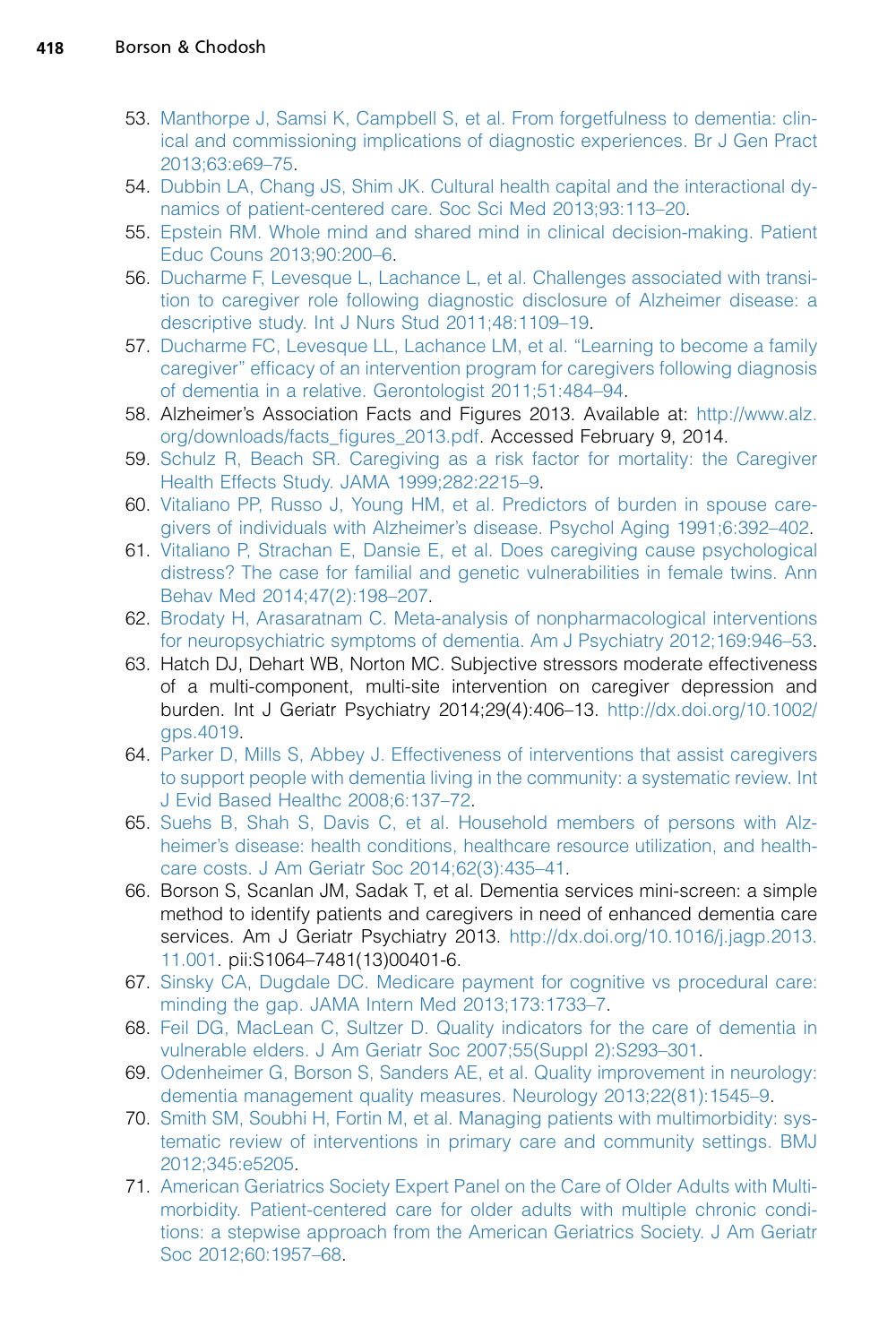- <span id="page-24-0"></span>72. [Min L, Wenger N, Walling AM, et al. When comorbidity, aging, and complexity of](http://refhub.elsevier.com/S0749-0690(14)00046-9/sref68) [primary care meet: development and validation of the Geriatric CompleXity of](http://refhub.elsevier.com/S0749-0690(14)00046-9/sref68) [Care Index. J Am Geriatr Soc 2013;61:542–50.](http://refhub.elsevier.com/S0749-0690(14)00046-9/sref68)
- 73. [Tinetti ME, Fried TR, Boyd CM. Designing health care for the most common](http://refhub.elsevier.com/S0749-0690(14)00046-9/sref69) [chronic condition–multimorbidity. JAMA 2012;307:2493–4](http://refhub.elsevier.com/S0749-0690(14)00046-9/sref69).
- 74. [Fried TR, Tinetti ME, Iannone L. Primary care clinicians' experiences with treat](http://refhub.elsevier.com/S0749-0690(14)00046-9/sref70)[ment decision making for older persons with multiple conditions. Arch Intern](http://refhub.elsevier.com/S0749-0690(14)00046-9/sref70) [Med 2011;171:75–80.](http://refhub.elsevier.com/S0749-0690(14)00046-9/sref70)
- 75. [Liss DT, Fishman PA, Rutter CM, et al. Outcomes among chronically ill adults in a](http://refhub.elsevier.com/S0749-0690(14)00046-9/sref71) [medical home prototype. Am J Manag Care 2013;19:e348–58](http://refhub.elsevier.com/S0749-0690(14)00046-9/sref71).
- 76. [Reid RJ, Coleman K, Johnson EA, et al. The Group Health medical home at year](http://refhub.elsevier.com/S0749-0690(14)00046-9/sref72) [two: cost savings, higher patient satisfaction, and less burnout for providers.](http://refhub.elsevier.com/S0749-0690(14)00046-9/sref72) [Health Aff \(Millwood\) 2010;29:835–43.](http://refhub.elsevier.com/S0749-0690(14)00046-9/sref72)
- 77. [Fisher ES. Building a medical neighborhood for the medical home. N Engl J](http://refhub.elsevier.com/S0749-0690(14)00046-9/sref73) [Med 2008;359:1202–5.](http://refhub.elsevier.com/S0749-0690(14)00046-9/sref73)
- 78. [Boustani MA, Sachs GA, Alder CA, et al. Implementing innovative models of](http://refhub.elsevier.com/S0749-0690(14)00046-9/sref74) [dementia care: the Healthy Aging Brain Center. Aging Ment Health 2011;15:](http://refhub.elsevier.com/S0749-0690(14)00046-9/sref74) [13–22](http://refhub.elsevier.com/S0749-0690(14)00046-9/sref74).
- 79. [Lessig M, Farrell J, Madhavan E, et al. Cooperative dementia care clinics: a new](http://refhub.elsevier.com/S0749-0690(14)00046-9/sref75) [model for managing cognitively impaired patients. J Am Geriatr Soc 2006;54:](http://refhub.elsevier.com/S0749-0690(14)00046-9/sref75) [1937–42.](http://refhub.elsevier.com/S0749-0690(14)00046-9/sref75)
- 80. [Villars H, Oustric S, Andrieu S, et al. The primary care physician and Alzheimer's](http://refhub.elsevier.com/S0749-0690(14)00046-9/sref76) [disease: an international position paper. J Nutr Health Aging 2010;14:110–20.](http://refhub.elsevier.com/S0749-0690(14)00046-9/sref76)
- 81. [Vickrey BG, Mittman BS, Connor KI, et al. The effect of a disease management](http://refhub.elsevier.com/S0749-0690(14)00046-9/sref77) [intervention on quality and outcomes of dementia care: a randomized,](http://refhub.elsevier.com/S0749-0690(14)00046-9/sref77) [controlled trial. Ann Intern Med 2006;145:713–26.](http://refhub.elsevier.com/S0749-0690(14)00046-9/sref77)
- 82. [Callahan CM, Boustani MA, Unverzagt FW, et al. Effectiveness of collaborative](http://refhub.elsevier.com/S0749-0690(14)00046-9/sref78) [care for older adults with Alzheimer disease in primary care: a randomized](http://refhub.elsevier.com/S0749-0690(14)00046-9/sref78) [controlled trial. JAMA 2006;295:2148–57.](http://refhub.elsevier.com/S0749-0690(14)00046-9/sref78)
- 83. [Gitlin LN, Winter L, Dennis MP, et al. A biobehavioral home-based intervention](http://refhub.elsevier.com/S0749-0690(14)00046-9/sref79) [and the well-being of patients with dementia and their caregivers: the COPE ran](http://refhub.elsevier.com/S0749-0690(14)00046-9/sref79)[domized trial. JAMA 2010;304:983–91](http://refhub.elsevier.com/S0749-0690(14)00046-9/sref79).
- 84. [Judge KS, Bass DM, Snow AL, et al. Partners in dementia care: a care coordi](http://refhub.elsevier.com/S0749-0690(14)00046-9/sref80)[nation intervention for individuals with dementia and their family caregivers.](http://refhub.elsevier.com/S0749-0690(14)00046-9/sref80) [Gerontologist 2011;51:261–72](http://refhub.elsevier.com/S0749-0690(14)00046-9/sref80).
- 85. [Duru OK, Ettner SL, Vassar SD, et al. Cost evaluation of a coordinated care man](http://refhub.elsevier.com/S0749-0690(14)00046-9/sref81)[agement intervention for dementia. Am J Manag Care 2009;15:521–8](http://refhub.elsevier.com/S0749-0690(14)00046-9/sref81).
- 86. [Reuben DB, Roth CP, Frank JC, et al. Assessing care of vulnerable elders–Alz](http://refhub.elsevier.com/S0749-0690(14)00046-9/sref82)[heimer's disease: a pilot study of a practice redesign intervention to improve the](http://refhub.elsevier.com/S0749-0690(14)00046-9/sref82) [quality of dementia care. J Am Geriatr Soc 2010;58:324–9.](http://refhub.elsevier.com/S0749-0690(14)00046-9/sref82)
- 87. [Fortinsky RH, Kulldorff M, Kleppinger A, et al. Dementia care consultation for](http://refhub.elsevier.com/S0749-0690(14)00046-9/sref83) [family caregivers: collaborative model linking an Alzheimer's association chap](http://refhub.elsevier.com/S0749-0690(14)00046-9/sref83)[ter with primary care physicians. Aging Ment Health 2009;13:162–70.](http://refhub.elsevier.com/S0749-0690(14)00046-9/sref83)
- 88. [Chodosh J, Pearson ML, Connor KI, et al. A dementia care management inter](http://refhub.elsevier.com/S0749-0690(14)00046-9/sref84)[vention: which components improve quality? Am J Manag Care 2012;18:](http://refhub.elsevier.com/S0749-0690(14)00046-9/sref84) [85–94](http://refhub.elsevier.com/S0749-0690(14)00046-9/sref84).
- 89. [Somme D, Trouve H, Drame M, et al. Analysis of case management programs](http://refhub.elsevier.com/S0749-0690(14)00046-9/sref85) [for patients with dementia: a systematic review. Alzheimers Dement 2012;8:](http://refhub.elsevier.com/S0749-0690(14)00046-9/sref85) [426–36.](http://refhub.elsevier.com/S0749-0690(14)00046-9/sref85)
- 90. [Berwick DM. A user's manual for the IOM's 'Quality Chasm' report. Health Aff](http://refhub.elsevier.com/S0749-0690(14)00046-9/sref86) [\(Millwood\) 2002;21:80–90.](http://refhub.elsevier.com/S0749-0690(14)00046-9/sref86)